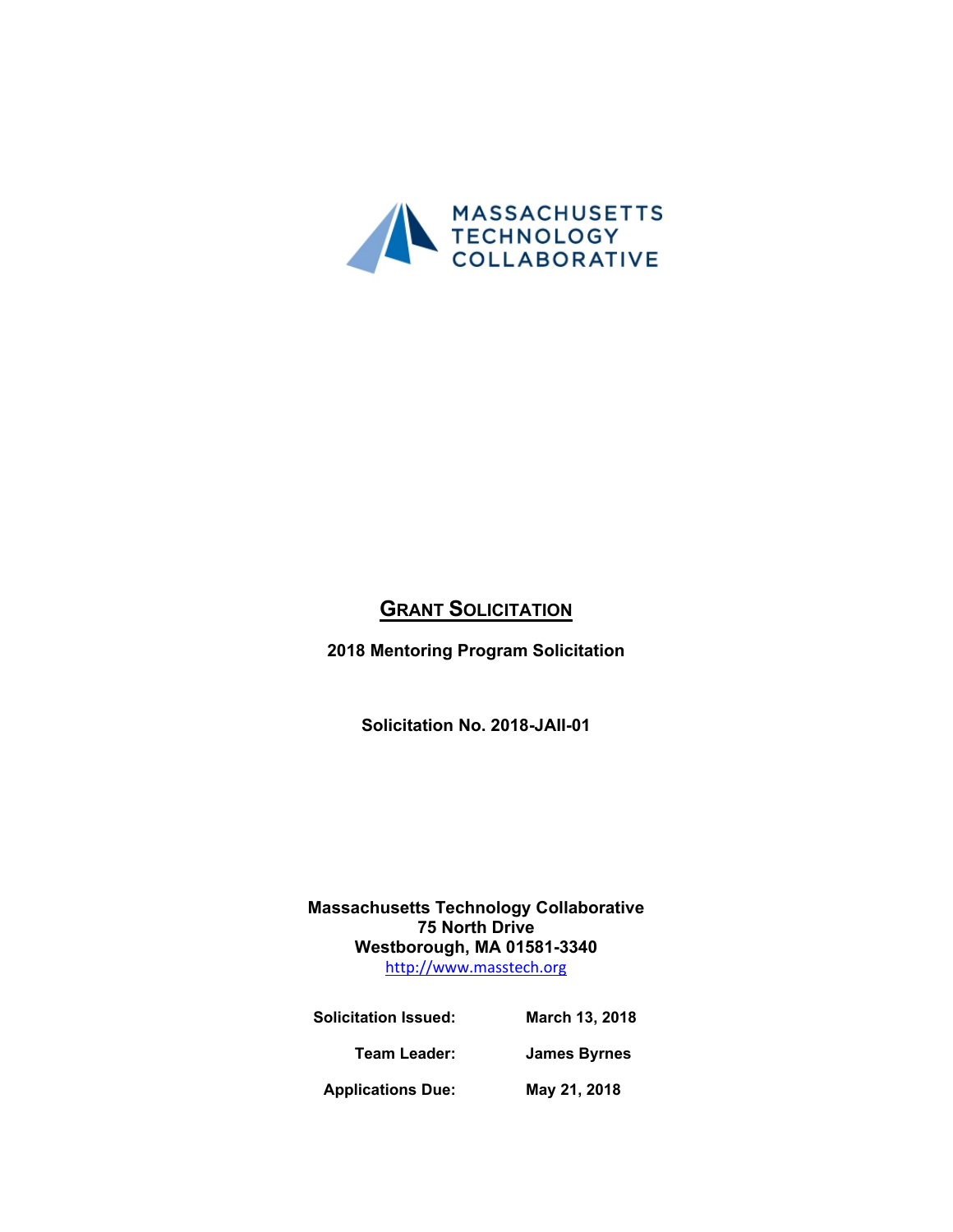## **1. INTRODUCTION**

The Innovation Institute, a non-divisible component of the Massachusetts Technology Collaborative ("Mass Tech Collaborative"), is offeringgrants to fund multi-year projects to strengthen entrepreneur and startup mentoring activities in regions and communities across the Commonwealth. The intended maximum grant award is \$100,000 and the average is expected to be approximately \$75,000.

Mass Tech Collaborative acts as the contracting entity on behalf of Innovation Institute and will enter into an agreement with selected Applicants containing certain standard provisions (the "Agreement") (See Attachment C for the template Agreement).

Mass Tech Collaborative reserves the right to amend the Agreement at any time. Applicants should review the Agreement in Attachment C as they are required to specify any exceptions to the Agreement and to make any suggested counterproposal in their Application. A failure to specify exceptions and/or counterproposals will be deemed an acceptance of the Agreement's general terms and conditions, and no subsequent negotiation of such provisions shall be permitted. Although Mass Tech Collaborative will be the contracting counter-party with the Applicant, for purposes of this Solicitation (and except where the specific context warrants otherwise), Innovation Institute and the Mass Tech Collaborative are collectively referred to as Innovation Institute.

## **2. GRANT OVERVIEW**

## **2.1 Intent**

With this Mentorship Initiative the Baker-Polito Administration seeks to support community-based entrepreneurship by developing and sustaining support for a broad range of innovative businesses, from start-ups to those growing to scale. This includes supporting entrepreneurship at each phase of business from idea, to proof of concept, to thriving businesses growing to scale. A sustainable entrepreneurial ecosystem benefits companies new and old, large and small, and from all parts of the state.

## **2.2 Background**

The Commonwealth supports MassTech's efforts to develop regional start-up ecosystems and communities of innovation. These efforts endeavor to bring 21st century economic opportunities to all the citizens of Massachusetts. Having a strong ecosystem of mentorship in Massachusetts enables us to unlock the great promise contained within citizens located in all regions, thereby furthering the entire Commonwealth's entrepreneurial and knowledge-based economy.

A healthy entrepreneurship ecosystem consists of mutually reinforcing components that all must be brought to bear. These components include mature markets, a skilled labor force, favorable policies, access to capital markets and robust R&D. These assets are amplified when they are supported by institutions and initiatives such as incubators, accelerators, networks, and mentorship programs. The systemic approach to spurring entrepreneurship at these types of entities is greatly enhanced by the availability of quality mentoring resources. As the mentoring ecosystem in the Commonwealth matures it is important that unmet needs are identified and customized interventions are created to ensure appropriate proliferation and continued strengthening of the ecosystem.

## **2.3 Grant Requirements & Guidance**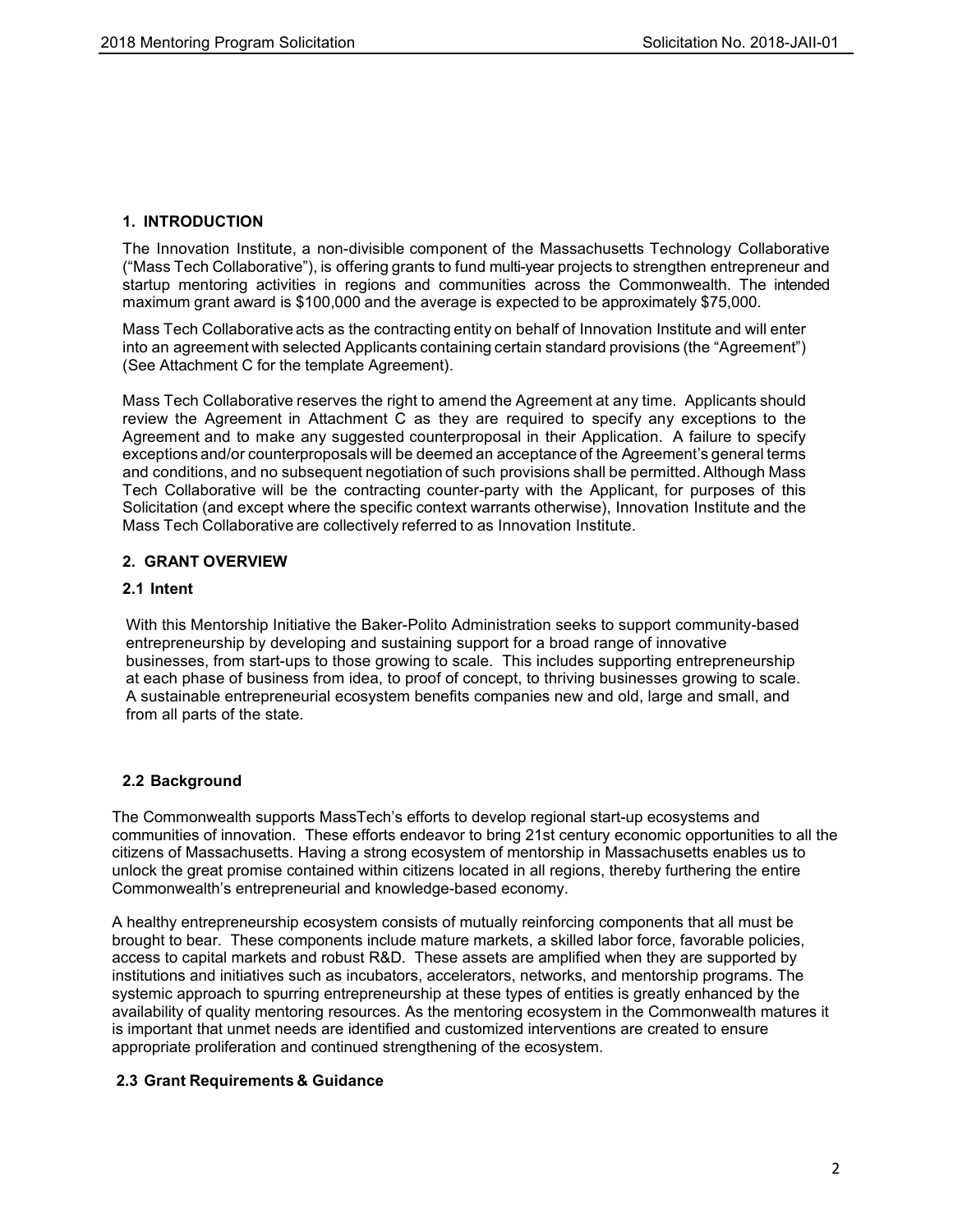## **Mentoring Initiative's Grant Awards Program: Current Opportunity**

The entrepreneurship and mentoring ecosystem is maturing and evolving. With this Mentoring Initiative solicitation MassTech is seeking to advance the maturing ecosystem by supporting those efforts that identify ways to address the unmet needs of local entrepreneurs and to encourage community building and networking amongst efforts within regions, across multiple regions or have the potential to significantly impact the statewide economy.

MassTech is seeking to make awards that can be deployed in two tiers:

## **Tier 1 – Awards up to \$100,000 to develop and/or expand mentorship support capabilities into existing programs or meet unmet needs within the ecosystem**

This tier seeks applications for long-term projects that endeavor to enhance core competencies in established and/or well-positioned mentoring initiatives, which represent best-in-class models suitable for replication and adoption in other regions of the Commonwealth. Applicants will include team members that have proven ability to identify, nurture and launch a private sector venture. Proposals should catalyze the development or expansion of activities that have already secured other financial or in-kind resources and will:

- Increase revenue opportunities for the entity and its participating entrepreneurs.
- Encourage development and improvement of existing programs.
- Increase community engagement with Commonwealth's anchor institutions by encouraging entrepreneurship within high growth opportunities.
- Increase that ability to attain financial sustainability over time.
- Demonstrable results within a specified time-frame.

MassTech is seeking proposals from synergistic teams with a proven track record of:

- Working collaboratively with community stakeholders.
- Offering the potential for being an anchor institution in a region for entrepreneurship and economic growth.
- Planning and executing high quality programming.
- Interest and investment in place making efforts within the region.
- Assessing outcomes, collecting lessons learned, and building upon progress towards long term results.
- Identifying, codifying and responding to demand for services and momentum within ecosystems.

## **Tier 2 – Awards up to \$25,000 for efforts to demonstrate demand and feasibility for startup efforts and pilot projects**

Applicants to this tier will propose projects that will validate and support efforts to organize entrepreneurs and to demonstrate feasibility of a mentorship program in a region or underserved community. The ultimate objective is to support the emergence and growth of innovative enterprises in areas with appropriate demand for such services. Applications to this tier are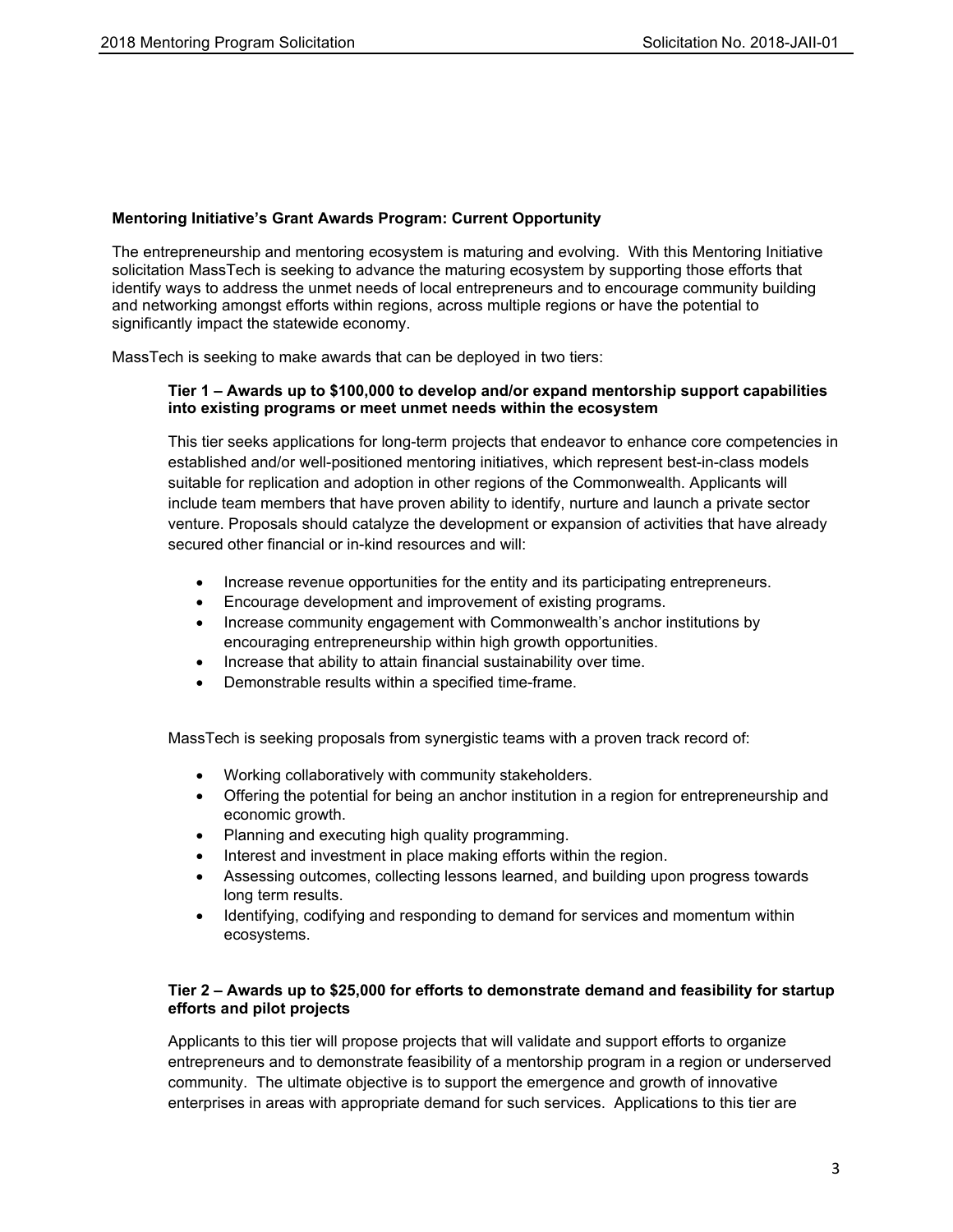expected to propose startup, pilot or feasibility projects that will result in a robust and comprehensive strategy for improving conditions for entrepreneurs and innovators within a specific region or statewide.

There is a preference for projects that include activities over more than one year (12 months) and the timeframe for the project should be specified in the proposal. All projects that receive funding must report at least semi-annually on progress and impacts of the project to the state. Reporting requirements will be specified in the Grant Agreement (see Attachment C and associated attachments), but may include metrics such as number of companies mentored, jobs created, and additional funding obtained.

## **3 EVALUATION PROCESS AND CRITERIA**

Applicants must complete the attached application (See Attachment A) and may submit supporting materials with the application, provided that such materials are in the form of a PowerPoint presentation that shall not be longer than 5 slides. A team from Innovation Institute will collectand review the applications against the criteria below. This review will then be validated by a review team with appropriate and applicable experience.

Overall it is expected proposals will be submitted by teams that include individuals with a personal history of entrepreneurship and current involvement in entrepreneurial efforts and are connected to a network comprised of experienced entrepreneurial, business, and investment professionals.

Applicants should ensure that their proposals meet the following minimum requirements for consideration:

- Clarity in identifying the target population, industry, or region that the proposal seeks to serve and articulating and justifying the unmet need that it seeks to address.
- Creativity of the proposed mentoring approach in addressing the identified unmet need or opportunity.
- Alignment and partnership with key stakeholders, especially other innovation-driven economic development efforts that may have the same target or focus as the proposal.
- Capacity and qualification of the lead organizers in executing the proposed new efforts.
- Expected impact(s) in the identified region, community, or industry cluster that are in line with the amount of funds being requested.
- Clearly illustrate a multi-year project capable of sustainability.

Applicants that have received state funding from other state agencies, such as Mass Life Sciences Center or Mass Clean Energy Center, should be aware that preference may be given to applicants that do not have access to other potential state funding sources. While there is no match requirement to be eligible for a grant, the amount of cash and in-kind contributions in your proposal will be considered as a way to evaluate the demonstrated commitment of the project team.

All applicants will be notified of final decisions via e-mail to the identified Project Director. We anticipate that funding decisions will be made by May 10, 2018.

## **4 APPLICATION PROCESS**

## **4.1 Application and Submission Instructions**

Applicants are cautioned to read this Solicitation carefully and to conform to its requirements. Failure to comply with the requirements of this Solicitation may serve as grounds for rejection of an Application.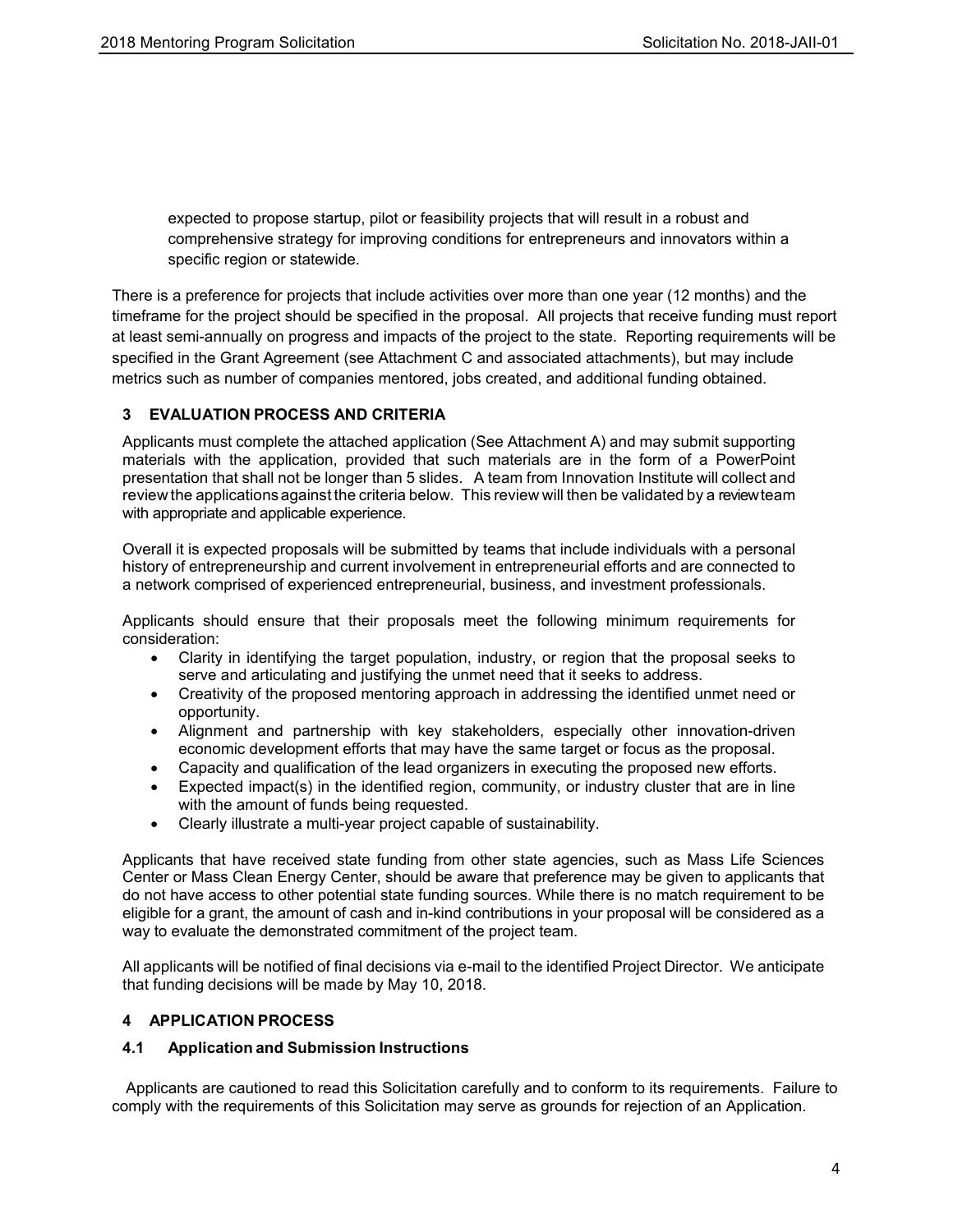- a. All Applications must be submitted in writing, on 8  $\frac{1}{2}$  x 11 paper (including all required submissions), with one (1) unbound original; and 5 bound copies (no three ring binders); and one electronic version (.pdf or .doc with the budget in excel format) thereof.
- b. Applications **must** be delivered as follows:

## **Hardcopy applications must be submitted to**-

Solicitation No. 2018-JAII-01 Massachusetts Technology Collaborative 75 North Drive Westborough, MA 01581

#### **With the electronic version submitted to**-

proposals@masstech.org (please include the solicitation number in the subject heading).

- c. A statement indicating compliance with the terms, conditions and specifications contained in this Solicitation must be included in the Application. Submission of the signed Authorized Applicant's Signature and Acceptance Form (Attachment B) shall satisfy this requirement.
- d. Any and all responses, Applications, data, materials, information and documentation submitted to Mass Tech Collaborative in response to this Solicitation shall become Mass Tech Collaborative's property and shall be subject to public disclosure. As a public entity, the Mass Tech Collaborative is subject to the Massachusetts Public Records Law (set forth at Massachusetts General Laws Chapter 66). There are very limited and narrow exceptions to disclosure under the Public Records Law. If an Applicant wishes to have the Mass Tech Collaborative treat certain information or documentation as confidential, the Applicant must submit a written request to the Mass Tech Collaborative's General Counsel's office no later than 5:00 p.m. fourteen (14) business days prior to the required date of Application submission set forth in Section 4.2 below. The request must precisely identify the information and/or documentation that is the subject of the request and provide a detailed explanation supporting the application of the statutory exemption(s) from the public records cited by the Applicant. The General Counsel will issue a written determination within ten (10) business days of receipt of the written request. If the General Counsel approves the request, the Applicant shall clearly label the relevant information and/or documentation as "**CONFIDENTIAL**" in the Application and **shall only include the confidential material in the hard copy of the Application**. Any statements in an Application reserving any confidentiality or privacy rights that is inconsistent with these requirements and procedures will be disregarded.

**Applicants please note: By executing the Authorized Applicant's Signature and Acceptance Form and submitting an Application in response to this Solicitation, Applicant certifies that it (1) acknowledges and understands the policies and procedures for handling materials submitted to Mass Tech Collaborative, as described in this Solicitation, (2) agrees to be bound by those policies and procedures, (3) acknowledges that the statutory exemptions from the Massachusetts public records law are very limited; and (4) agrees that Mass Tech Collaborative shall not be liable under any circumstances for any disclosure of materials submitted to in connection with this Solicitation that is required by law.**

## **4.2 Application Timeframe**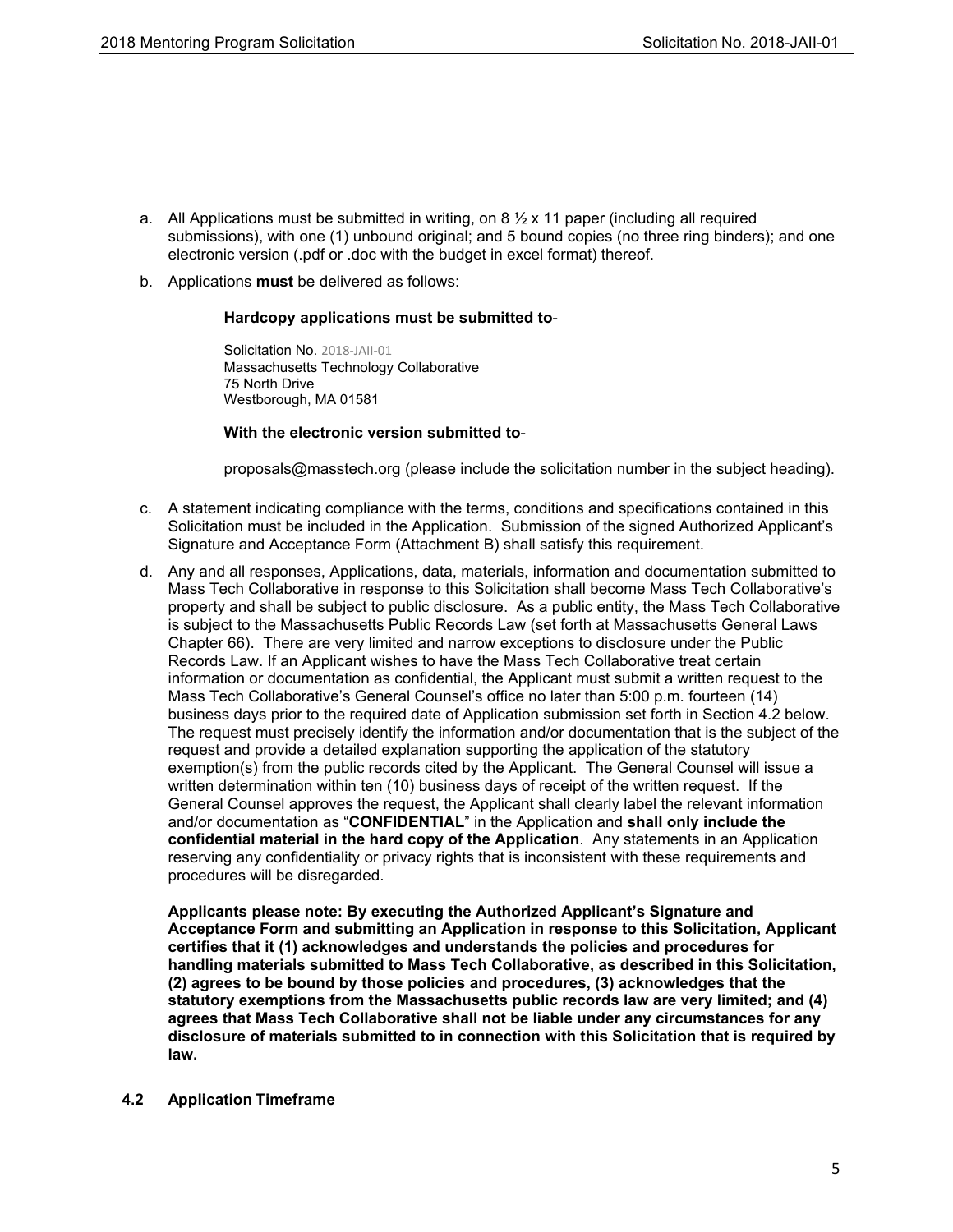The application process will proceed according to the following schedule. The target dates are subject to change. Therefore, Applicants are encouraged to check Mass Tech Collaborative's website frequently for updates to the schedule.

| Task                            | Date:                        |
|---------------------------------|------------------------------|
| Solicitation Released           | March 13, 2018               |
| Questions Due                   | March 22, 2018 @ 4 PM EST    |
|                                 |                              |
| Question and Answer File Posted | April 5, 2018 @ 5 PM EST     |
| Applications Due                | May 21, 2018 @ 3:00 p.m. EST |
| Notification of Award           | June 20, 2018                |

## **4.3 Questions**

Questions regarding this Solicitation must be submitted by electronic mail to [proposals@masstech.org](mailto:proposals@masstech.org) with the following Subject Line: "Questions – Solicitation No. 2018-JAII-01"). All questions must be received by 4:00 p.m. EST on March 22, 2018. Responses to all questions received will be posted on or before 5:00 p.m. on April 5, 2018 to Mass Tech Collaborative and Comm-Buys website(s).

## **4.4 Application Guidelines**

Applications must include the items listed below. **All documents must be submitted in MS Word format, Arial10 point font, and with 1" margins.**

- Project Application (Attachment A)
- Supporting Documentation, if applicable, of no more than 5 PowerPoint Slides
- Authorized Application Signature and Acceptance Form (Attachment B). **By executing the Authorized Applicant's Signatureand Acceptance Form and submitting a responseto this solicitation, Applicants certify that they (1) acknowledge and understand the procedures for handling materials submitted to the Mass Tech Collaborative as set forth herein, (2) agree to be bound by those procedures, and (3) agree that the Mass Tech Collaborative shall not be liable under any circumstances for the disclosure of any materials submitted to the Mass Tech Collaborative pursuant to this solicitation or upon the applicant's selection as a grantee.**
- Exceptions to the Grant Agreement and Statement of Work (Attachment C), if any. ATTACHMENT C IS FOR REVIEW ONLY, PLEASE DO NOT COMPLETE OR SIGN.

#### **5.0 GENERAL CONDITIONS**

## **5.1 General Information**

- a) If an Application fails to meet any material terms, conditions, requirements or procedures, it may be deemed unresponsive and disqualified. The Mass Tech Collaborative reserves the right to waive omissions or irregularities that it determines to be not material.
- b) This Solicitation, as may be amended from time to time by Mass Tech Collaborative, does not commit Mass Tech Collaborative to select any firm(s), pay any costs incurred in preparing an Application or in connection with the award of any contracts. Mass Tech Collaborative reserves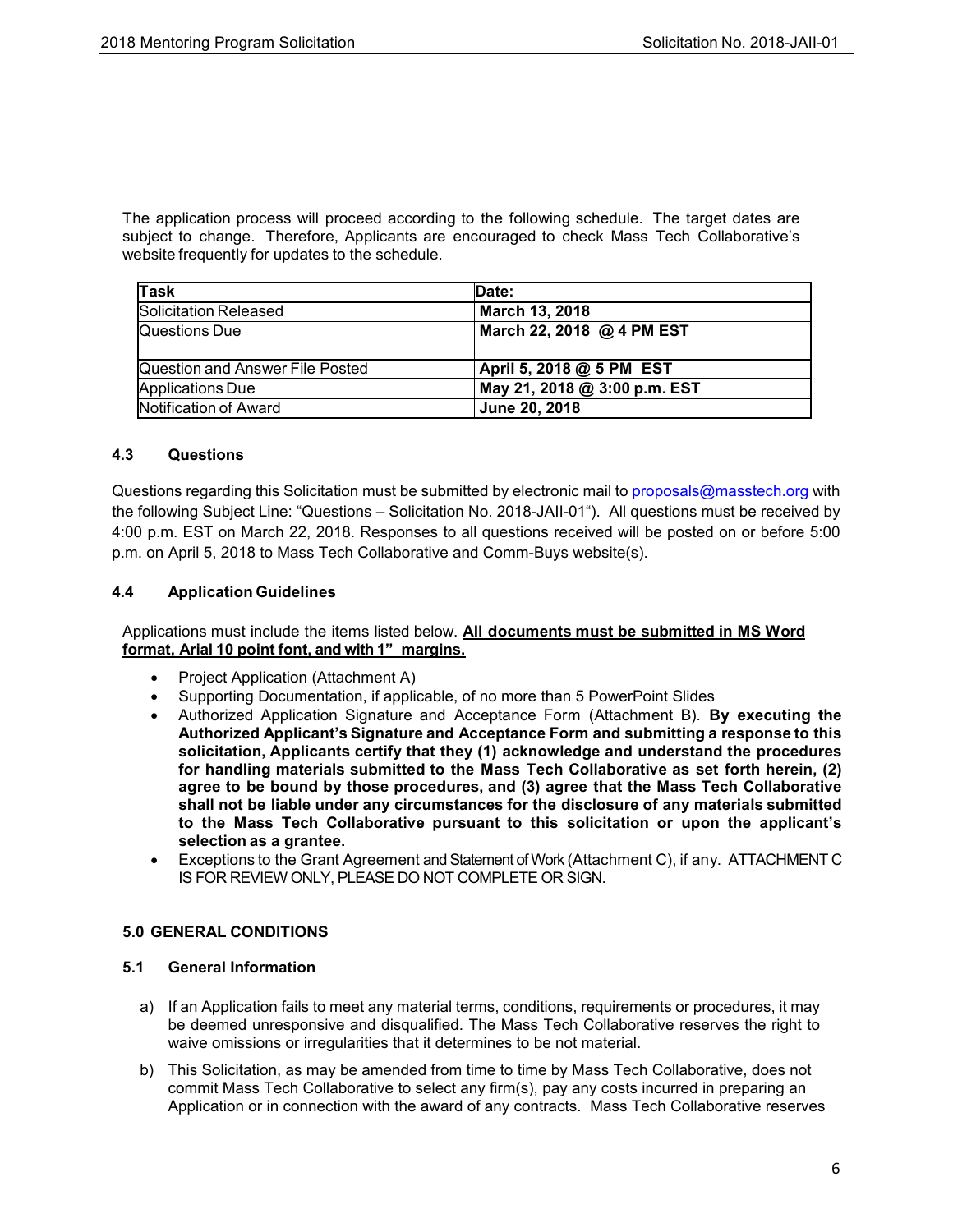the right, in its sole discretion, to make no awards through this Solicitation, to withdraw the Solicitation, to engage in preliminary discussions with prospective Applicants, to accept or reject any or all Applications received, to request supplemental or clarifying information, to negotiate with any or all qualified Applicants, and to request modifications to Applications in accordance with negotiations, all to the same extent as if this were a Request for Information.

- c) Unless otherwise specified in this Solicitation, all communications, responses, and documentation must be in English, and all cost Applications or figures in U.S. currency. All Applications must be submitted in accordance with the specific terms of this Solicitation.
- d) On matters related to this Solicitation that arise prior to an award decision by the Mass Tech Collaborative, Applicants shall limit communications with the Mass Tech Collaborative to the Procurement Team Leader and such other individuals as the Mass Tech Collaborative may designate from time to time. No other Mass Tech Collaborative employee or representative is authorized to provide any information or respond to any questions or inquiries concerning this Solicitation. Applicants may contact the Procurement Team Leader for this Solicitation in the event this Solicitation is incomplete.
- e) The Mass Tech Collaborative may provide reasonable accommodations, including the provision of materials in an alternative format, for Applicants with disabilities or other hardships. Applicants requiring accommodations shall submit requests in writing, with supporting documentation justifying the accommodations, to the Procurement Team Leader. The Mass Tech Collaborative reserves the right to grant or reject any request for accommodations.
- f) Applicant's Application shall be treated by the Mass Tech Collaborative as an accurate statement of Applicant's capabilities and experience. Should any statement asserted by Applicant prove to be inaccurate or inconsistent with the foregoing, such inaccuracy or inconsistency shall constitute sufficient cause for Mass Tech Collaborative in its sole discretion to reject the Application and/or terminate of any resulting Agreement.

## **5.2 Posting of Modifications/Addenda to Solicitation**

This Solicitation has been distributed electronically using the Mass Tech Collaborative and COMMBUYS websites. If the Mass Tech Collaborative determines that it is necessary to revise any part of this Solicitation, or if additional data is necessary to clarify any of its provisions, an addendum will be posted to the websites. It is the responsibility of each potential Applicant to check the Mass Tech Collaborative, MBI and COMMBUYS websites for any addenda or modifications to the Solicitation. The Mass Tech Collaborative accepts no liability and will provide no accommodation to Applicants who submit a response based on an out-of-date Solicitation.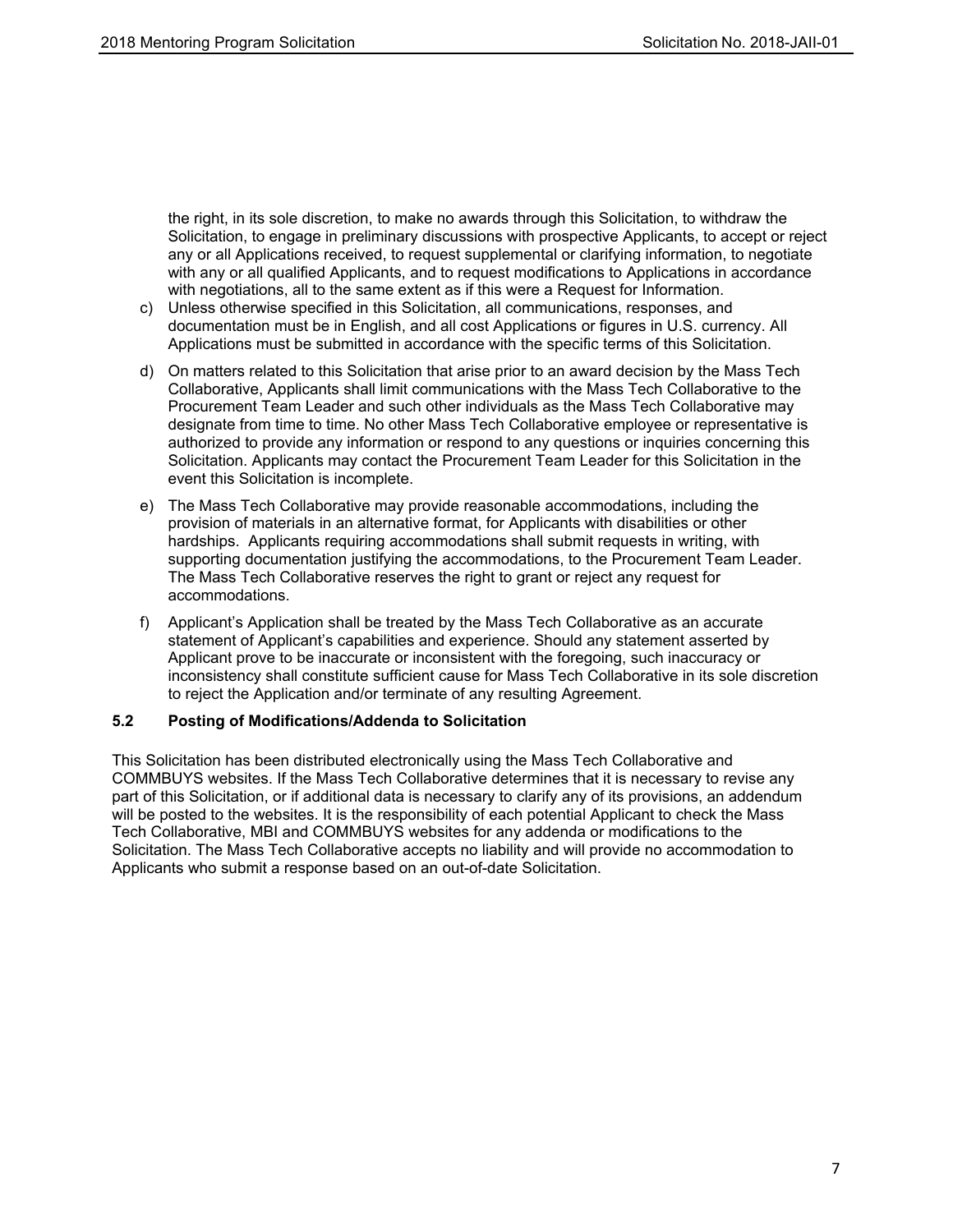## **Attachment A Grant Application**

| <b>Applicant Information</b>     |                                                                                  |  |
|----------------------------------|----------------------------------------------------------------------------------|--|
|                                  |                                                                                  |  |
| Primary Applicant - Organization |                                                                                  |  |
| <b>DUNS Number</b>               | Applicant Taxpayer ID# and jurisdiction (e.g., "a<br>Massachusetts corporation") |  |
| <b>Mailing Street Address:</b>   | <b>Total Funding Requested</b>                                                   |  |
| State:                           | City/ Town:                                                                      |  |
| Website                          | Zip Code:                                                                        |  |
| <b>Brief Summary of Project:</b> |                                                                                  |  |
|                                  |                                                                                  |  |

| <b>Point of Contact Information</b>                                                                                   |                                                 |  |
|-----------------------------------------------------------------------------------------------------------------------|-------------------------------------------------|--|
| Applicant's Designated Representative: Authorized to commit organization; notified upon<br>decision of contract award |                                                 |  |
| Name:                                                                                                                 | Title:                                          |  |
| Organization: If different from Applicant                                                                             | Phone:                                          |  |
| Email Address:                                                                                                        | Fax:                                            |  |
| Mailing Street Address: If different from<br>Applicant                                                                | City/ Town: If different from Applicant         |  |
| State: If different from Applicant                                                                                    | State: Zip +4 Code: If different from Applicant |  |
| Applicant's Project Manager: Contact over course of project                                                           |                                                 |  |
| Name:                                                                                                                 | Title:                                          |  |
| Organization:                                                                                                         | Phone:                                          |  |
| Email Address:                                                                                                        | Fax:                                            |  |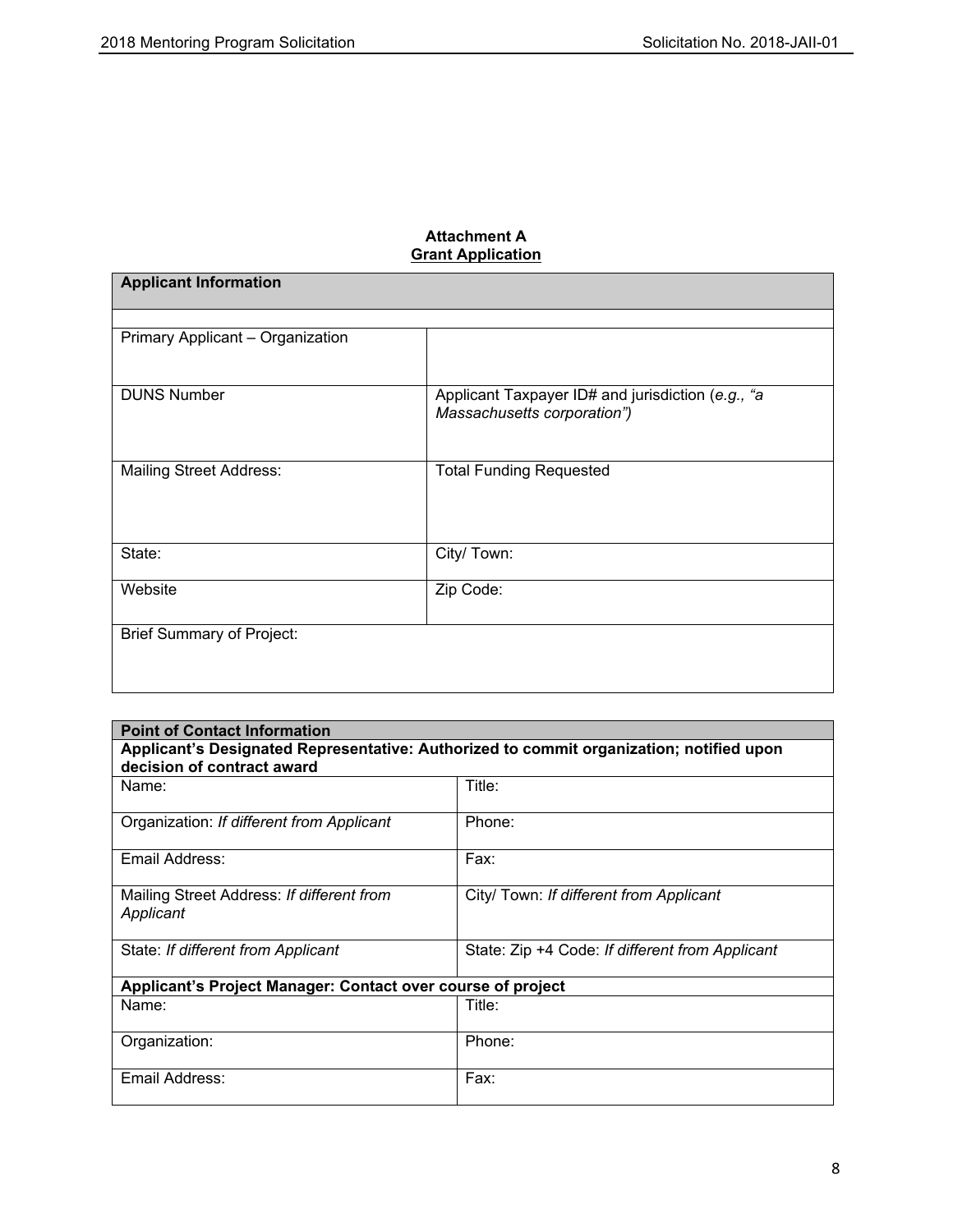| <b>Mailing Street Address:</b> | City/ Town:         |
|--------------------------------|---------------------|
| State:                         | State: Zip +4 Code: |

Please fill out all appropriate sections of the application prior to submission. The application should enable MassTech to determine the intersection and alignment of the proposed project with the goals of this Solicitation and enable appropriate due diligence. Proposals should be clear and concise, not more than 10 pages, may be accompanied by a short PowerPoint presentation of not more than 5 slides, and should be free of policy and business jargon.

## **1. ECOSYSTEM**

## **Describe the ecosystem and/or region that the applicant proposes to develop and strengthen through the implementation of this project.**

- o What are the legacy or emerging industry strengths that exist within this ecosystem?
- $\circ$  What is the unmet need/existing demand for mentoring services that currently exist in this ecosystem? How has this demand been identified, codified and measured?
- $\circ$  What, if any, are the components that currently exist to support this ecosystem (relevant groups, industries, organizations and individuals)?

## **2. OBJECTIVES**

## **Describe the ambition of the proposed project in terms of the innovation, economic development and job growth that will be developed through this project.**

- $\circ$  What is the opportunity for new mentoring products, processes, and/or services?
- o What are the key external factors that are creating and driving (or hindering) this opportunity?

## **3. CONCEPT**

**Describe the concept for the mentoring support that will be developed through this project.**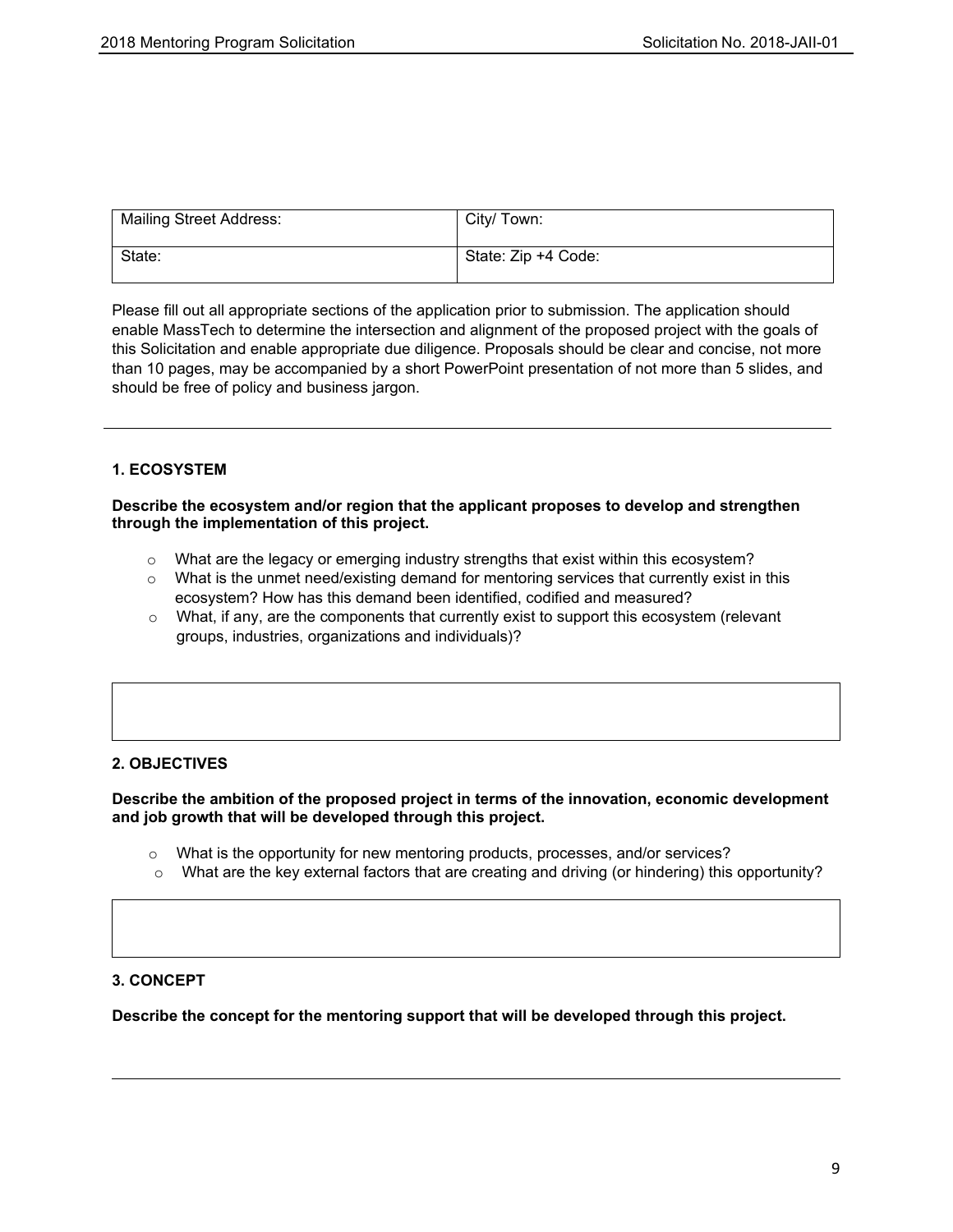

## **4. TEAM**

**Describe the applicant and its partners, the key members of the technical, management, and implementation teams of the applicant and its partners, and the role each is expected to play in the project and the role they currently play in the ecosystem.**

- $\circ$  Provide an organization chart that clearly delineates the roles and responsibilities of each partner and the applicant during the project.
- o Identify and describe the role of any consultants or major subcontractors.
- $\circ$  Summarize the applicant and partner's relevant experience and expected contributions to the project that will contribute to the overall project success.

## **5. PROJECT PLAN**

**Present the implementation plan for the project in sufficient detail to enable reviewers of the proposal to understand "what, how, where, when, why, and by whom" the project will be carried out. In particular, the plan must distinguish the role of each partner and how the efforts will be coordinated/integrated.**

- $\circ$  Describe all major tasks and subtasks and explain and how they contribute to the overall goals.
- o Describe how the project will be managed and evaluated
- $\circ$  Provide a Gantt chart for the project that illustrates the timing of major tasks and key subtasks.

## **6. OUTCOMES**

## **Describe how this project leads to Economic Benefits for Massachusetts.**

- $\circ$  What are the impacts this project proposes to bring to the ecosystem it is intended to address?
- o How do those impacts translate to economic benefit for the Massachusetts?
- $\circ$  Applicant should propose Metrics that will be used to measure impact on the ecosystem and additional metrics that will be used to measure economic benefits.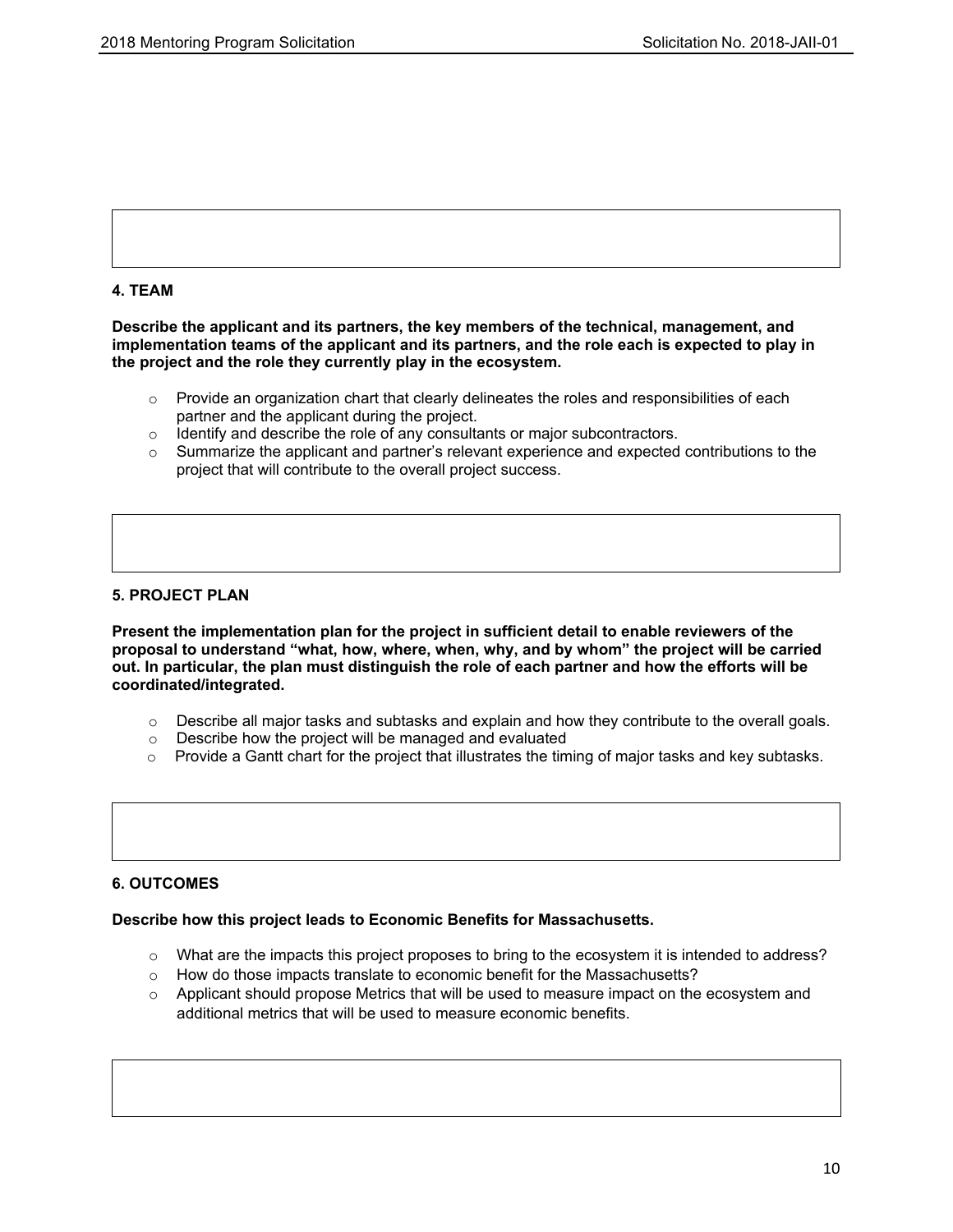## **7. MATCH**

## **Describe any cash or in-kind contributions that will be used as match in this project.**

o Provide list, amounts and a description of any proposed match

FORMTEXT

## **8. BUDGET**

Provide a budget for the project using the provided spreadsheet. The proposed budget should include just the portions of the project funded by the Mass Tech Collaborative. The budget must also provide a summary of projected grant expenditures by fiscal year. Budgets must include sufficient detail of the proposed costs and of the status of the funding that will be used to meet matching requirements.

## **Attachment B Massachusetts Technology Collaborative Authorized Applicant's Signature and Acceptance Form**

The undersigned is a duly authorized representative of the Applicant listed below. The Applicant has read and understands the Solicitation requirements. The Applicant acknowledges that all of the terms and conditions of the Solicitation are mandatory, and that Applicant's response is compliant with such requirements. The Applicant specifically acknowledges the application of the procedures regarding disclosure of sensitive information as set forth in Section 4.1 (d) of the Solicitation, and specifically agrees that it shall be bound by those procedures.

The Applicant understands that, if selected by the Mass Tech Collaborative, the Applicant and the Mass Tech Collaborative will execute written agreements specifying the mutual requirements of participation. The undersigned has either (*please check one)*:

specified exceptions and counter-proposals to the terms and conditions of the Grant Agreement and Statement of Work (Attachment C); or

 $\Box$  agrees to the terms and conditions set forth therein;

The undersigned acknowledges and agrees that the failure to submit exceptions and counter-proposals with this response shall be deemed a waiver, and the Agreement shall not be subject to further negotiation.

Applicant agrees that the entire bid response will remain valid for sixty (60) days from receipt by the Mass Tech Collaborative.

I certify that Applicant is in compliance with all corporate filing requirements and State tax laws.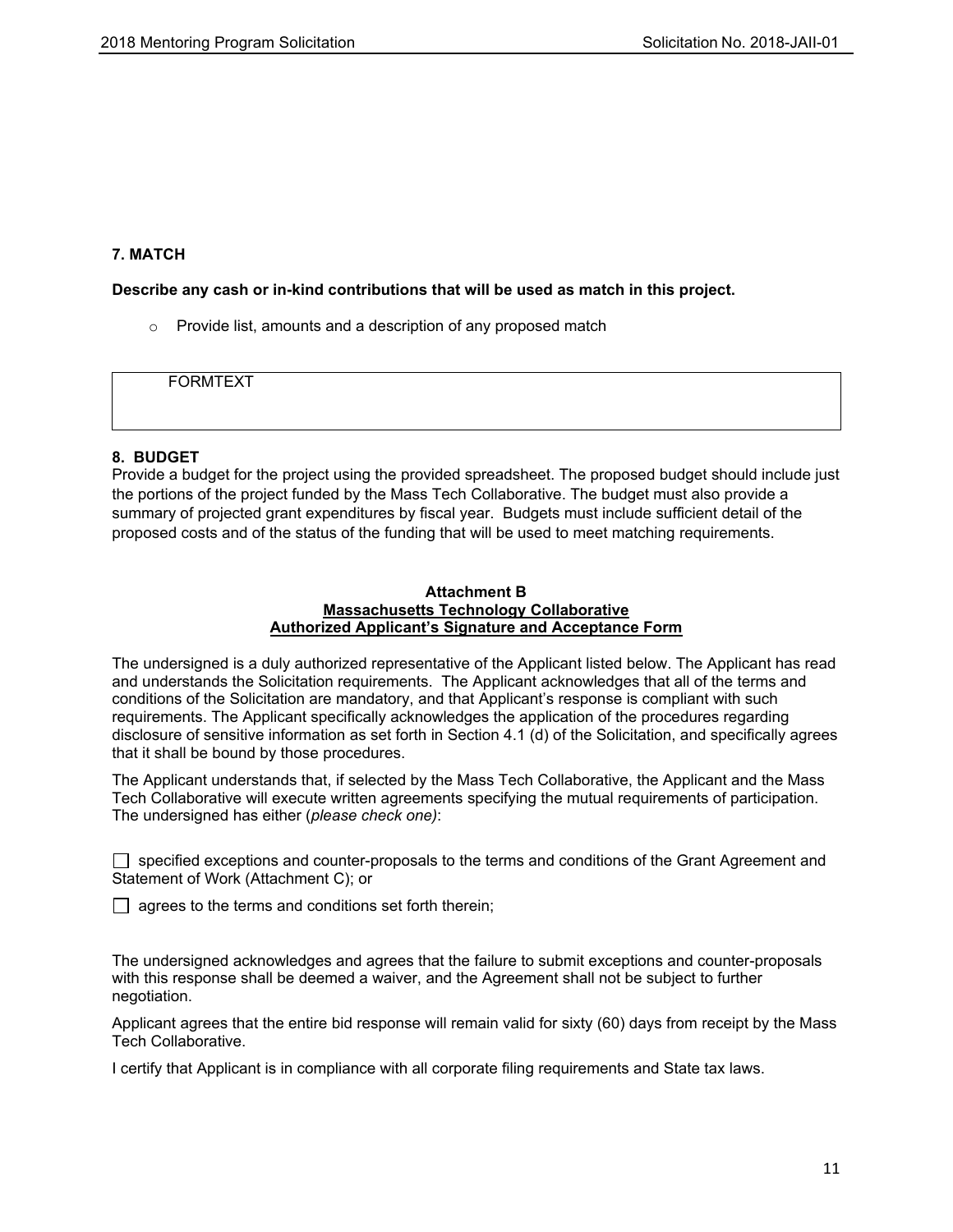I further certify that the statements made in this response to the Solicitation, including all attachments and exhibits, are true and correct to the best of my knowledge.

Applicant:

(Printed Name of Applicant)

By: (Signature of Authorized Representative) Name: Title:

Date: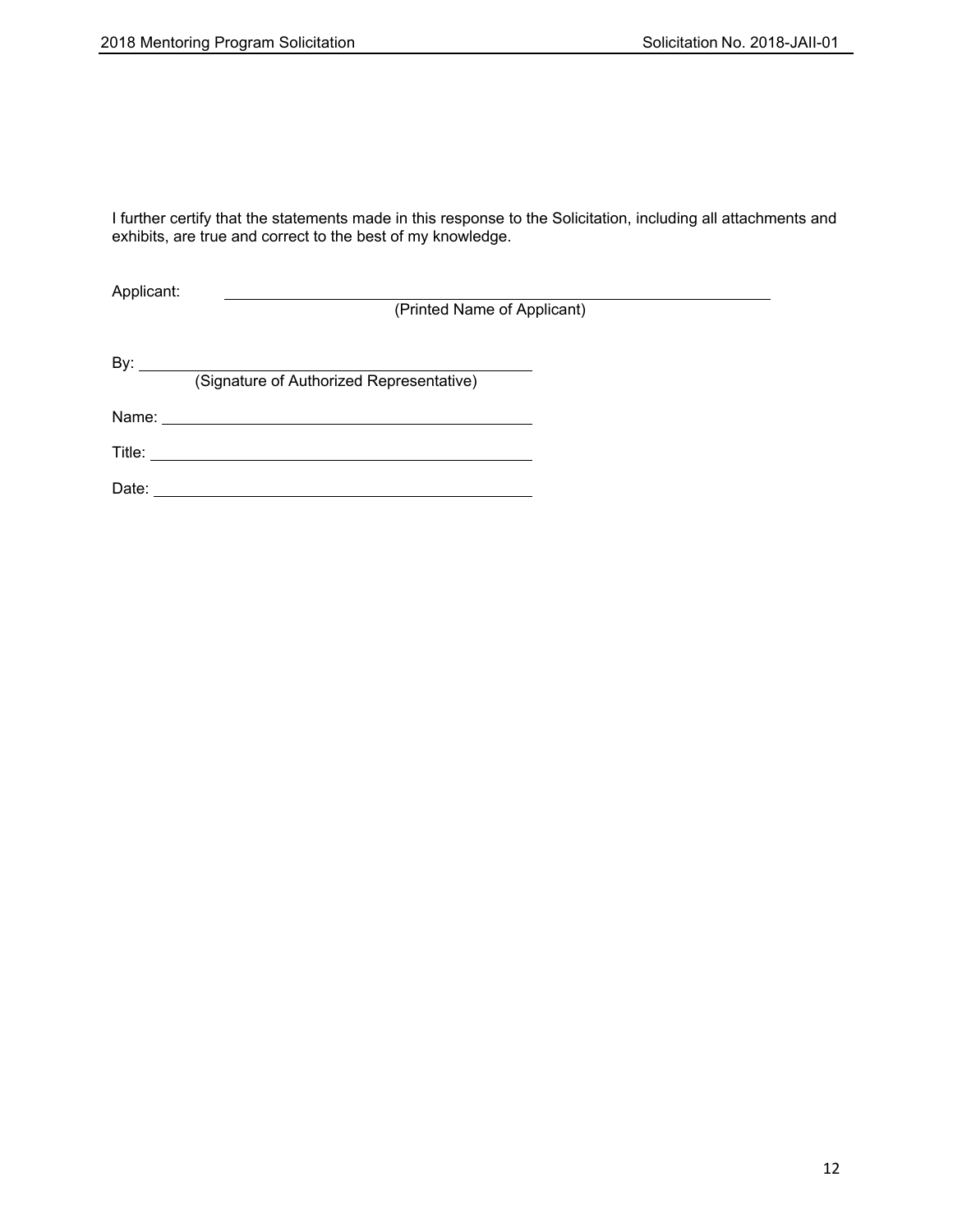## **Attachment C FOR REVIEW ONLY**

## **MASSACHUSETTS TECHNOLOGY COLLABORATIVE**

### **Grant Agreement Between Massachusetts Technology Collaborative and**

This Grant Agreement and any Attachments hereunder (collectively the "Agreement") is made and entered into by and between Massachusetts Technology Park Corporation d/b/a Massachusetts Technology Collaborative ("MassTech"), an independent public instrumentality of the Commonwealth of Massachusetts with a principal office and place of business at 75 North Drive, Westborough, Massachusetts, 01581, and , a corporation of the , with a principal place of business at , , , , ("Participant").

**Whereas,** MassTech and Participant desire to enter into a contract under which Participant may perform certain work in accordance with the terms and conditions of this Agreement, and

**Whereas,** such work shall be specified in Statements of Work ("SOW" or "SOWs") set forth as Attachments hereto, and

**Whereas,** those SOWs may contain additional terms and conditions related to the work to be performed by the Participant.

**Now, therefore**, in consideration of the premises, mutual covenants and representations set forth herein and for other good and valuable consideration, the receipt and sufficiency of which are hereby acknowledged, the parties agree as follows:

## 1. **Term and Termination**

- a) This Agreement shall take effect as of (the "Effective Date") and shall remain in effect until (the "Term").
- b) This Agreement may be terminated by either MassTech or Participant at any time for a material breach of any term. The breaching party shall have thirty (30) days to cure such breach from the date of written notice, unless otherwise agreed to by the parties in writing.
- c) This Agreement may be terminated by MassTech with or without cause upon ten (10) days written notice to Participant.
- d) MassTech may terminate this Agreement in the event of loss of availability of sufficient funds for the purposes of work hereunder or in the event of an unforeseen public emergency or other change of law mandating immediate MassTech action inconsistent with performing its obligations.
- e) Upon termination Participant shall deliver to MassTech all written and tangible work product, whether in draft or final form at the time of termination, identified as deliverables in the SOW for which payment has been made, and all other property of MassTech, and all copies thereof in the direct or indirect possession or control of Participant, up to and including the date of termination.
- f) Sections 4 through 18 of this Agreement shall survive termination.

## 2. **Notices**

a) All communications to MassTech regarding legal issues shall be mailed or delivered to the following address, or sent by facsimile to the following number:

Massachusetts Technology Collaborative 75 North Drive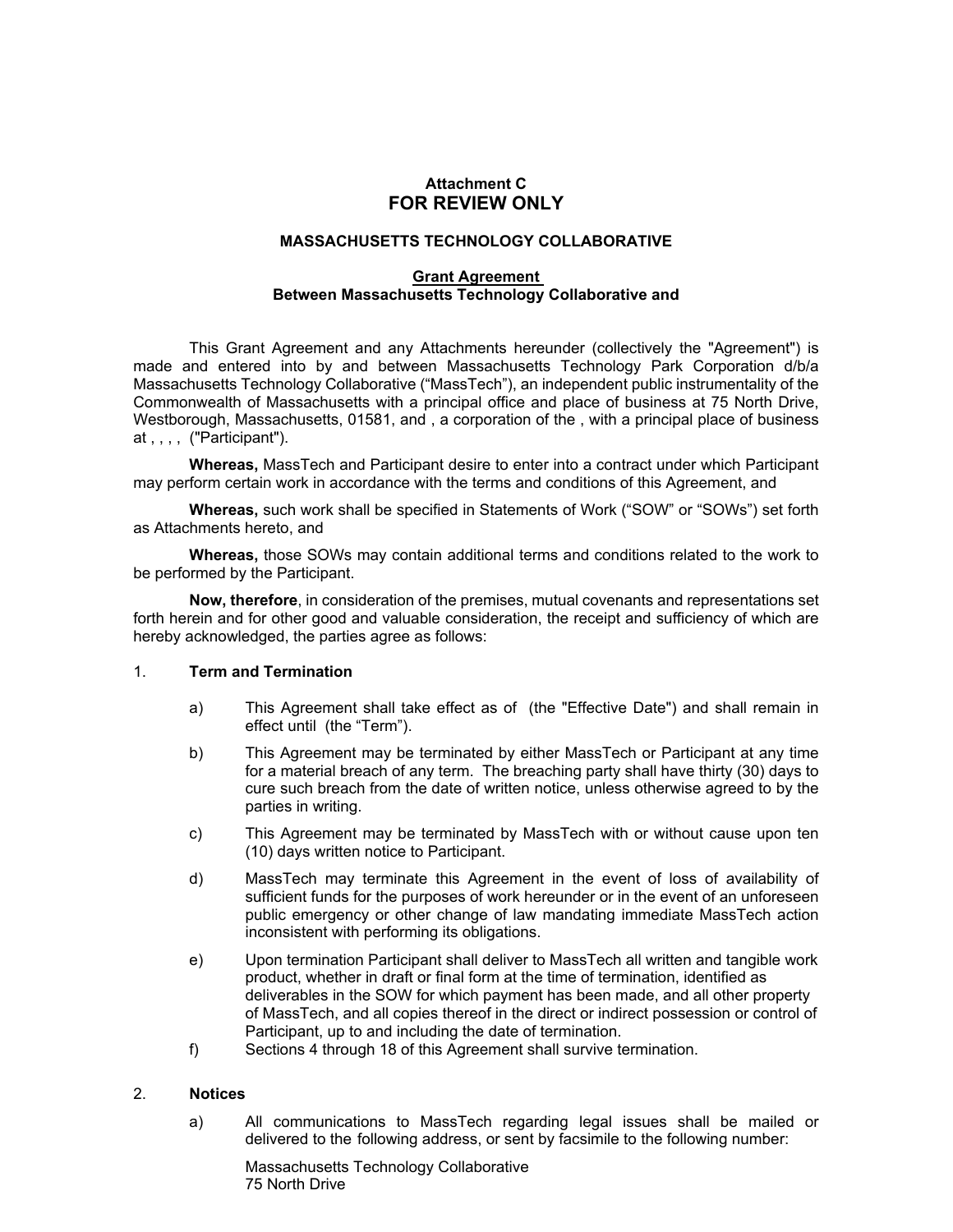Westborough, MA 01581 508/870-0312 (phone) 508/898-2275 (fax) Attn: General Counsel

b) All communications regarding any other issues shall be emailed or delivered to the personnel specified in Section 2 of Attachment 1 (the SOW), **Project Personnel**.

Any notice hereunder shall be in writing and shall be effective (i) if dispatched by facsimile or email and delivery is electronically confirmed by said media, the day such electronic confirmation is received, (ii) if sent by courier, one business day after dispatch, (iii) if sent by first class mail, five business days after its date of posting.

#### 3. **Timely Performance**

Participant acknowledges that expeditious completion of work and delivery of related deliverables set forth under this Agreement and the attached SOW are of the utmost importance to MassTech.

#### 4. **Participant's Representations, Warranties and Certifications**

As of the Effective Date, Participant hereby represents, warrants and certifies as follows:

- a) Participant is duly authorized to enter into this Agreement, and the execution, delivery and performance of this Agreement will not conflict with any other agreement or instrument to which it is a party or by which it is bound and will not violate any law, regulation, order or other legal requirement by which Participant or any of its assets is bound.
- b) Participant and all Project Personnel of Participant are fully capable and qualified to perform the described work and Participant's other obligations hereunder, and have obtained all requisite licenses and permits to perform such obligations.
- c) Participant and its Project Personnel are familiar with, and are and will remain in compliance with, and will not take any actions contrary to the provisions of, any laws, rules, regulations, ordinances, orders or requirements of the Commonwealth and other local, state or federal governmental authorities applicable to or implicated by the subject matter hereunder, including, without limitation, the statutes referenced in Sections 4(d), 4(e), 8, 11 and 12.
- d) Participant and its employees are not employees, partners or joint-venturers of MassTech. Participant will be solely responsible for withholding and paying all applicable payroll taxes of any nature including social security and other social welfare taxes or contributions that may be due on amounts paid to its employees. Participant has filed and will continue to file all necessary state tax returns and reports, and has paid and will continue to pay all taxes and has complied and will continue to comply with all laws of the Commonwealth relating to contributions and payment in lieu of contributions to the Employment Security System, and with all laws of the Commonwealth relating to Worker's Compensation, Mass. Gen. Laws ch. 152.
- e) Participant shall not discriminate against any qualified employee or applicant for employment because of race, color, national origin, ancestry, age, sex, religion, physical or mental handicap, or sexual orientation. Participant agrees to comply with all applicable Federal and State statutes, rules and regulations prohibiting discrimination in employment including but not limited to: Title VII of the Civil Rights Act of 1964; the Age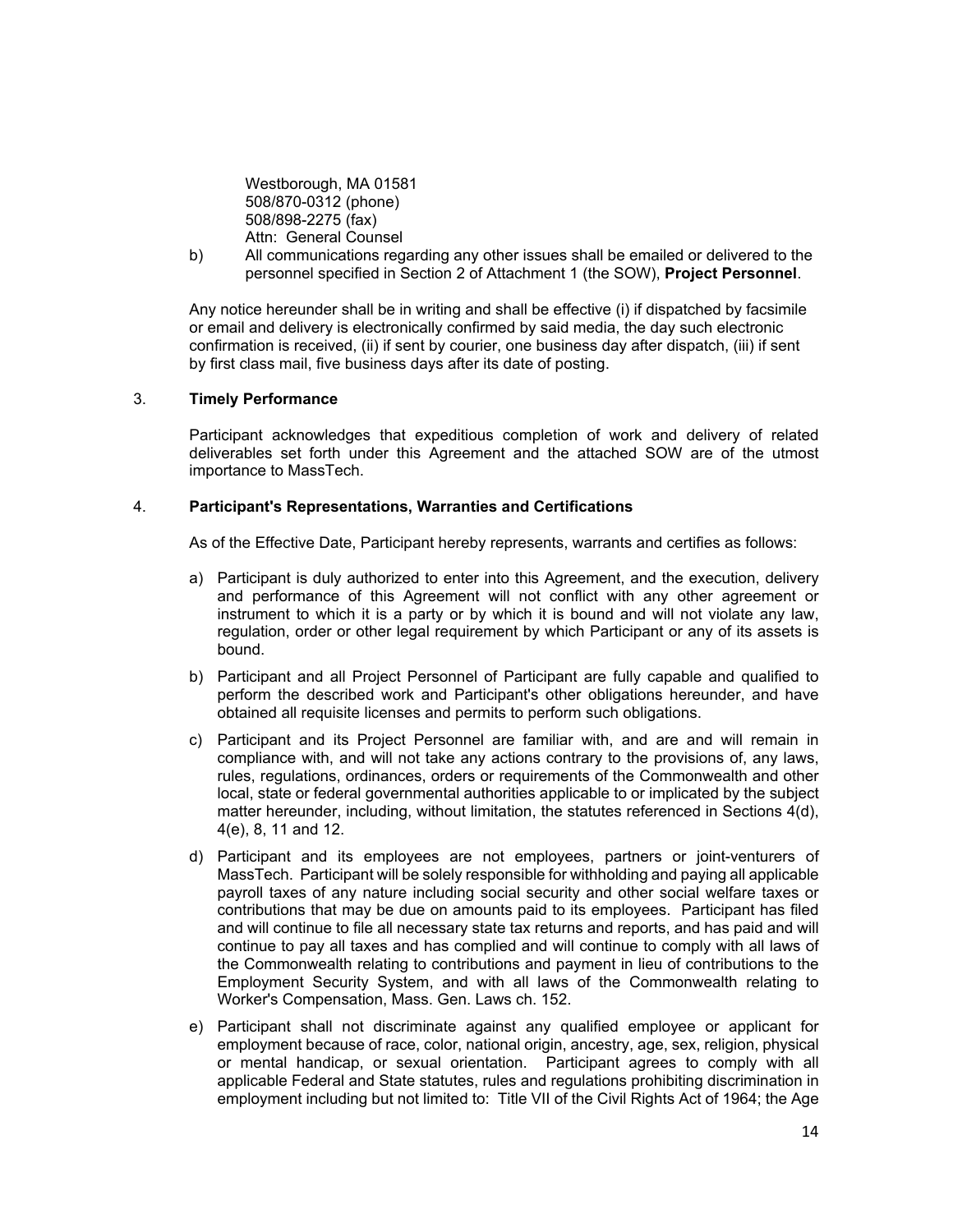Discrimination in Employment Act of 1967; Section 504 of the Rehabilitation Act of 1973; the Americans with Disabilities Act of 1990; and Mass. Gen. Laws ch. 151B.

- f) Participant represents and warrants that all personnel performing work hereunder are eligible to work in the United States at the time of execution of this Agreement and that Participant has a continuing obligation to ensure such status during the term of the Agreement.
- g) Additional representations, warranties and certifications may be set forth in the SOW.

#### 5. **Insurance**

Participant shall obtain and maintain in effect through the term of this Agreement appropriate insurance coverage for its activities hereunder including, but not limited to, comprehensive general liability insurance (bodily injury and property damage) and professional liability insurance. At MassTech's request, Participant will provide MassTech with copies of the certificates of insurance evidencing such coverage. Additional insurance requirements may be specified under the SOW.

#### 6. **Indemnification**

To the fullest extent permitted by law, Participant shall indemnify and hold harmless the Commonwealth, MassTech, and each of their respective agents, officers, directors and employees (together with the Commonwealth and MassTech, the "Covered Persons") from and against any and all liability, loss, claims, damages, fines, penalties, costs and expenses (including reasonable attorney's fees), judgments and awards (collectively, "Damages") sustained, incurred or suffered by or imposed upon any Covered Person resulting from (i) any breach of this Agreement or false representation of Participant under this Agreement, or (ii) any negligent acts or omissions or reckless or intentional misconduct of Participant or any of Participant's agents, officers, directors, employees or subcontractors. Without limiting the foregoing, Participant shall indemnify and hold harmless each Covered Person against any and all Damages that may directly or indirectly arise out of or may be imposed because of the failure to comply with the provisions of applicable law by Participant or any of its agents, officers, directors, employees or subcontractors. Furthermore, Participant does hereby release, remise, discharge, indemnify and hold harmless MassTech (defined for purposes of this Section to include MassTech and/or any of its parents, subsidiaries or affiliates, predecessors, successors or assigns, and its respective current and/or former partners, directors, shareholders/stockholders, officers, employees, attorneys and/or agents, all both individually and in their official capacities), from any and all actions or causes of action, suits, claims, complaints, liabilities, torts, debts, damages, controversies, judgments, rights and demands, whether existing or contingent, known or unknown, suspected or unsuspected, as of the date of this Agreement.

## 7. **Assignment and Subcontracting**

Participant shall not assign or in any way transfer any interest in this Agreement without the prior written consent of MassTech, including subcontracting any services except as otherwise included in the SOW attached hereto.

## 8. **Conflicts of Interest**

Participant acknowledges that all MassTech employees are subject to the Massachusetts Conflict of Interest statute, located at Mass. Gen. Laws ch. 268A.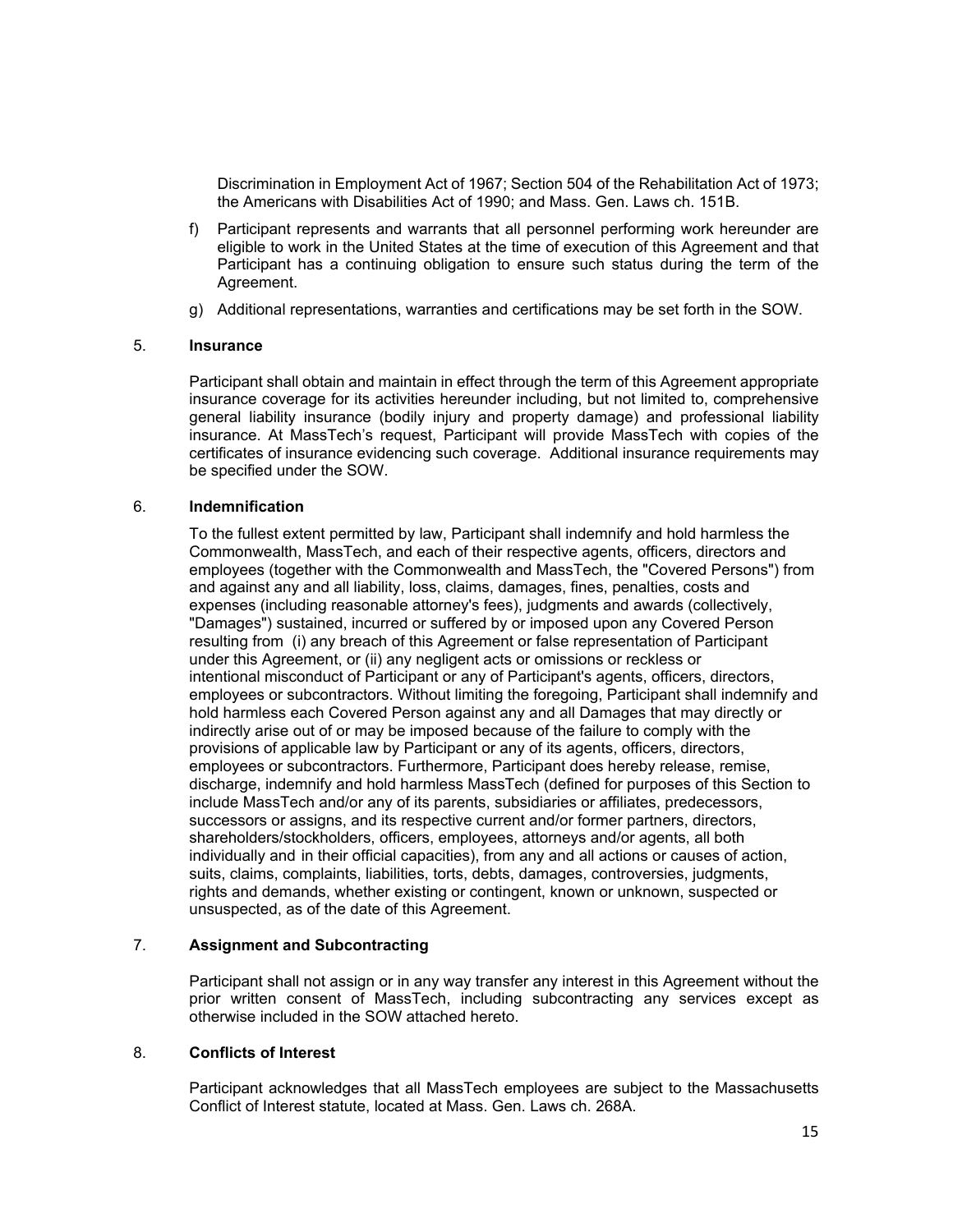## 9. **Record Keeping**, **Audit, and Inspection of Records**

Participant shall maintain books, records and other compilations of data pertaining to its activities under this Agreement to the extent and in such detail as shall properly substantiate claims for payment and Participant's performance of its duties under the Agreement. All such records shall be kept for a period of not less than seven (7) years or for such longer period as may be required by law (the "Retention Period"). The Retention Period starts on the first day after final payment under this Agreement is made. If any litigation, claim, negotiation, audit or other action involving the records is commenced prior to the expiration of the Retention Period, all records shall be retained until completion of the action and resolution of all issues resulting therefrom, or until the end of the Retention Period, whichever is later. MassTech, the Commonwealth and their respective duly authorized representatives or designees shall have the right at reasonable times and upon reasonable notice, to examine and copy the books, records, and other compilations of data of Participant which pertain to the provisions and requirements of the Agreement. Such access shall include on-site audits, reviews, and copying of records. If such audit reveals that any portion of the fees was utilized for purposes not permitted under this Agreement, then Participant shall refund to MassTech the amount determined by such audit within thirty (30) days of Participant's receipt of such audit and demand.

## 10. **Publicity**

Participant shall coordinate with MassTech on any press releases, events, signs and to plan for any news conference concerning work hereunder. In any media produced by Participant, Participant will not represent that positions taken or advanced by it represent the opinion or position of MassTech.

## 11. **Public Records**

a) As a public entity, MassTech is subject to the Massachusetts Public Records Law (set forth at Mass. Gen. Laws ch. 66) and thus documents and other materials made or received by MassTech and/or its employees are subject to public disclosure. All information received by MassTech shall be deemed to be subject to public disclosure, except as otherwise provided herein. It is MassTech's expectation that the overwhelming percentage of documents and information it receives does not contain any information that would qualify for an exemption from disclosure under the Massachusetts Public Records Law. Participants should take great care in determining which documents they submit to MassTech and should assume that all documents submitted to MassTech are subject to public disclosure without any prior notice to the Participant.

b) If Participant wishes to have MassTech treat certain information or documentation as confidential, Participant must submit a written request to the MassTech General Counsel that details the type of information and/or documentation that the Participant wishes to be treated as confidential along with a detailed explanation supporting the application of the statutory exemption(s) from the Public Records Law cited by Participant. Participant should not submit any information to MassTech that it does not want publically disclosed, but should provide enough detail about the information it requests to be treated as confidential so that the General Counsel can make a determination about the applicability of the asserted statutory exemption(s) from the Public Records Law cited by the Participant.

c) The MassTech General Counsel will issue a written determination within a reasonable period of time concerning the applicability of an exemption from disclosure under the Public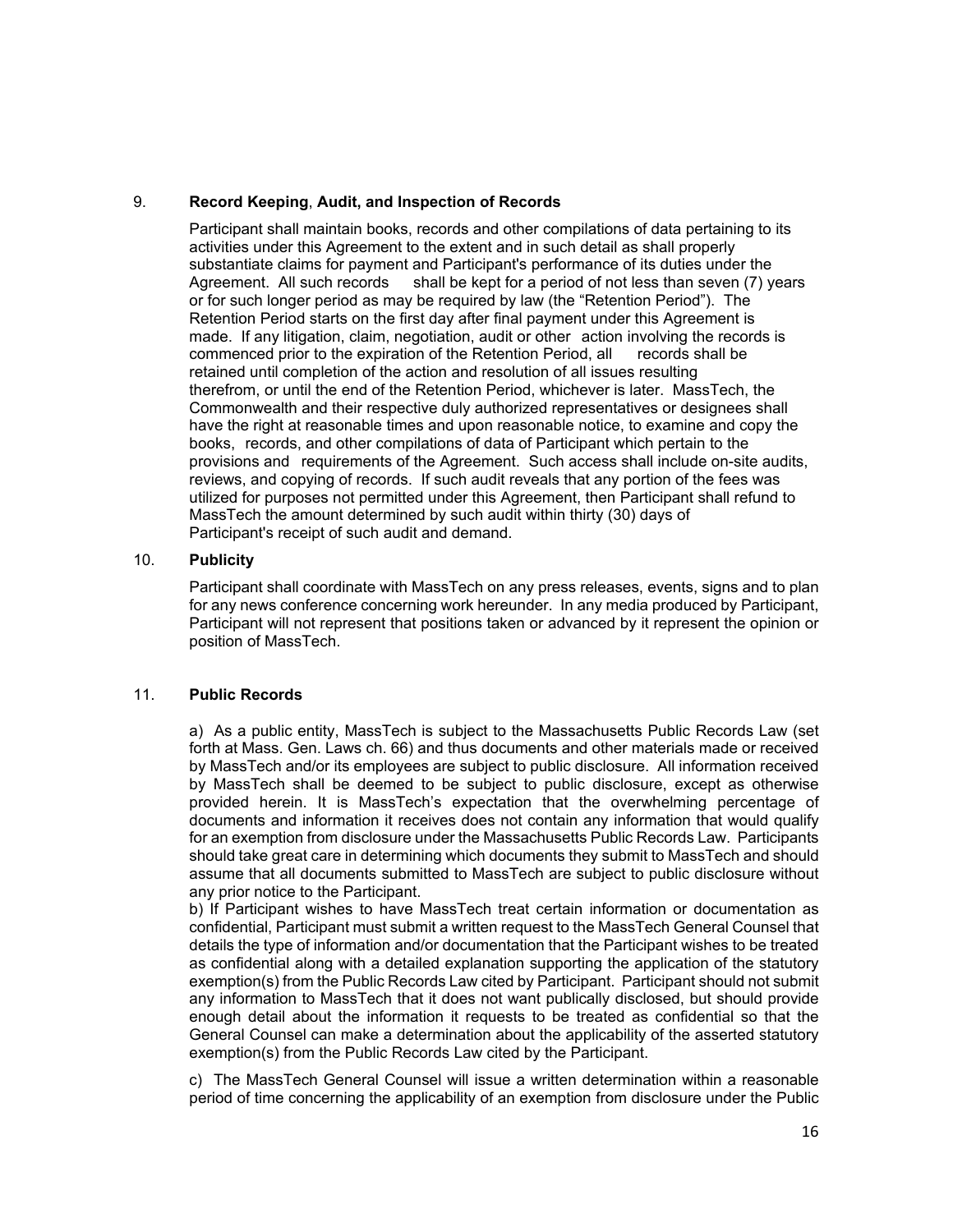Records Law. If the General Counsel determines that an exemption is applicable, the written determination will specify the method of submission of the confidential information. The MassTech General Counsel is the sole authority within MassTech for making determinations on the applicability and/or assertion of an exemption to the Public Records Law. No employee of MassTech other than the MassTech General Counsel has any authority to address issues concerning the status of "Sensitive Information" or to bind MassTech in any manner concerning MassTech's treatment and disclosure of such documents.

d) By signing this Agreement, Participant acknowledges, understands and agrees that the procedures set forth herein are applicable to any documents submitted by Participant to MassTech and that Participant shall be bound by these procedures and the determination of the MassTech General Counsel.

## 12. **Treatment of Sensitive Information provided by MassTech**

a) Participants, as well as other third parties interacting with MassTech (collectively, the "Holding Party") may receive, have access to or create confidential, proprietary or otherwise sensitive information regarding MassTech, its activities, its employees and/or third parties, such as applicants, consultants, grantees, recipients or respondents under MassTech programs, which information is not generally known by or disseminated to the public as a matter of course. Such information is sometimes referred to as "Sensitive Information." MassTech expects all Holding Parties to maintain the highest degree of professionalism, integrity and propriety with respect to Sensitive Information at all times. In addition, the Massachusetts Conflict of Interest Statute, M.G.L. Chapter 268A, prohibits current and former state employees (defined in the statute to include regular full-time and part-time employees, elected or appointed officials and independent Participants) from improperly disclosing certain categories of Sensitive Information or using it to further their personal interests, and the MA Fair Information Practices Act, Mass. Gen. Laws Chapter 66A, contains numerous legal requirements aimed at protecting "personal data" from improper disclosure.

b) MassTech's policy regarding a Holding Party's possession of Sensitive Information has two key elements: 1) Holding Parties should not request or accept any more Sensitive Information -- whether of a business or personal nature -- than is reasonably necessary under the circumstances; and 2) In the absence of a specific legal requirement compelling disclosure of Sensitive Information in a particular instance, all Holding Parties are expected to take appropriate measures to safeguard such information from improper use and disclosure.

c) Because the relevant legal requirements and the nature and scope of the information in question can create uncertainty, Holding Parties are urged to confer with MassTech's General Counsel if they have any questions about confidentiality, the scope or proper treatment of Sensitive Information, or MassTech's policies with respect to such topics. It should be noted that the obligations under these policies continue even after this Agreement is terminated.

## 13. **Choice of Law**

This Agreement shall be construed under, and governed by, the laws of the Commonwealth of Massachusetts, without giving effect to its conflict of laws principles. The Participant agrees to bring any Federal or State legal proceedings arising hereunder in which the Commonwealth or MassTech is a party in a court of competent jurisdiction within the Commonwealth of Massachusetts. This Section shall not be construed to limit any other legal rights of the parties.

## 14. **Force Majeure**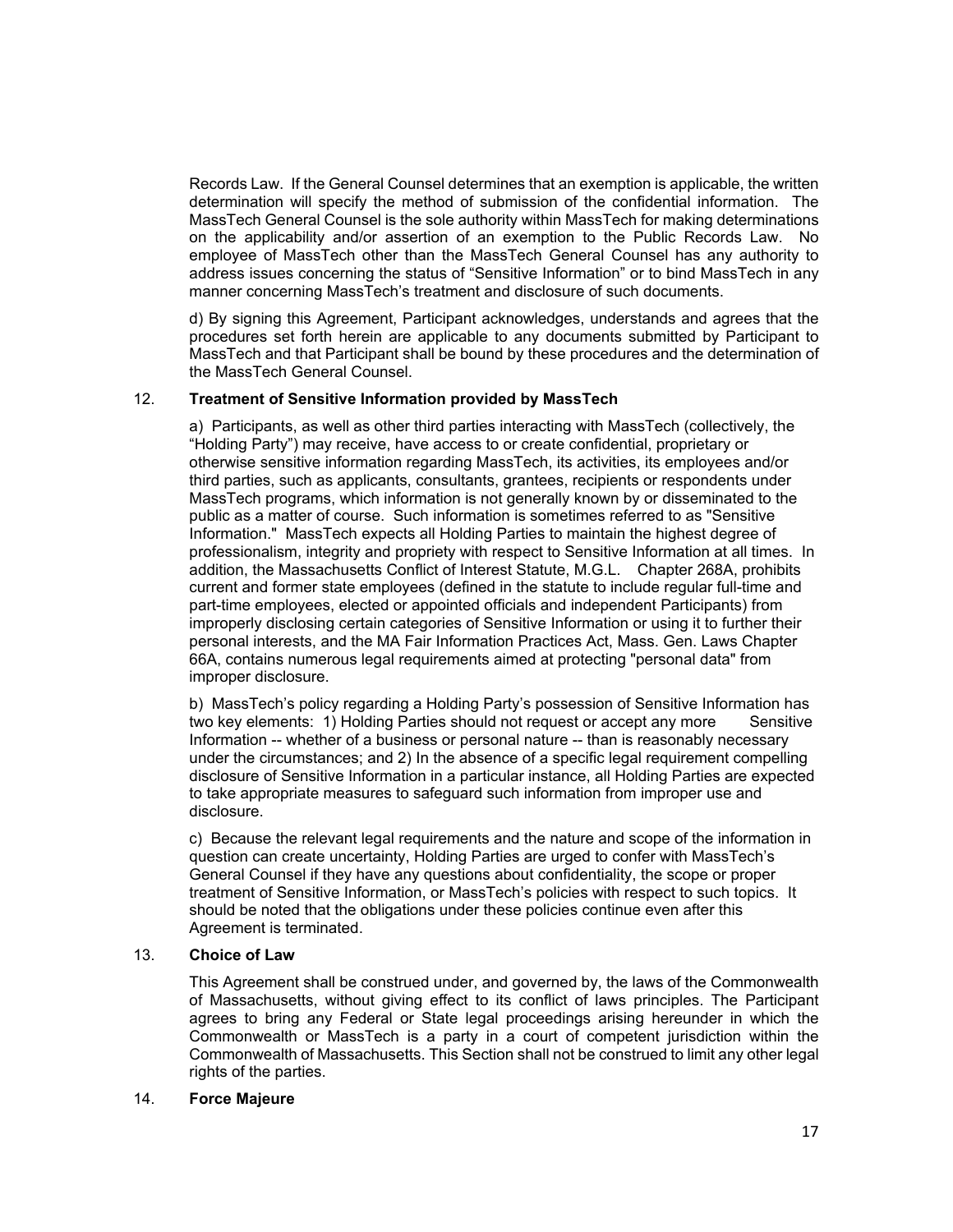Neither party shall be liable to the other, or be deemed to be in breach of this Agreement for any failure or delay in rendering performance arising out of causes beyond its reasonable control and without its fault or negligence. Such causes may include, but are not limited to, acts of God or of a public enemy, fires, floods, epidemics, quarantine restrictions, strikes, freight embargoes, or unusually severe weather. Dates or times of performance including the Term may be extended to account for delays excused by this Section, provided that the party whose performance is affected notifies the other promptly of the existence and nature of such delay.

## 15. **Amendments and Waivers**

The terms of this Agreement and any attachments thereto can be amended only through a written document executed by both Parties. Conditions, covenants, duties and obligations contained herein may be waived only by written agreement between the parties. Forbearance or indulgence in any form or manner by a party shall not be construed as a waiver, nor in any way limit the remedies available to that party.

## 16. **Severability**

Each provision of this Agreement shall be treated as a separate and independent clause and any decision from a court of competent jurisdiction to the effect that any clause or provision of this Agreement is null or unenforceable shall in no way impair the validity, power or enforceability of any other clause or provision of this Agreement.

## 17. **Headings**

The headings and captions of the various subdivisions of this Agreement are for convenience of reference only and will in no way modify or affect the meaning or construction of any of the terms or provisions hereof.

## 18. **Counterparts**

This Agreement may be executed in two or more counterparts, and by different parties hereto on separate counterparts, each of which will be deemed an original, but all of which together will constitute one and the same instrument.

## 19 **Entire Agreement, Amendments and Attachments**

The parties understand and agree that this Agreement and its attachments supersedes all other verbal and written agreements and negotiations by the parties regarding the matters set forth herein, and can only be amended by written agreement of the parties. The following, including without limitation any schedules, milestones, deliverables, budgets, and other terms relative to the nature of the work to be performed, are attached and incorporated into this Agreement:

i. Attachment 1 – Statement of Work (SOW)

#### **The Massachusetts Technology Park Corporation d/b/a Massachusetts Technology Collaborative**

| By:    | Bv:    |
|--------|--------|
| Name:  | Name:  |
| Title: | Title: |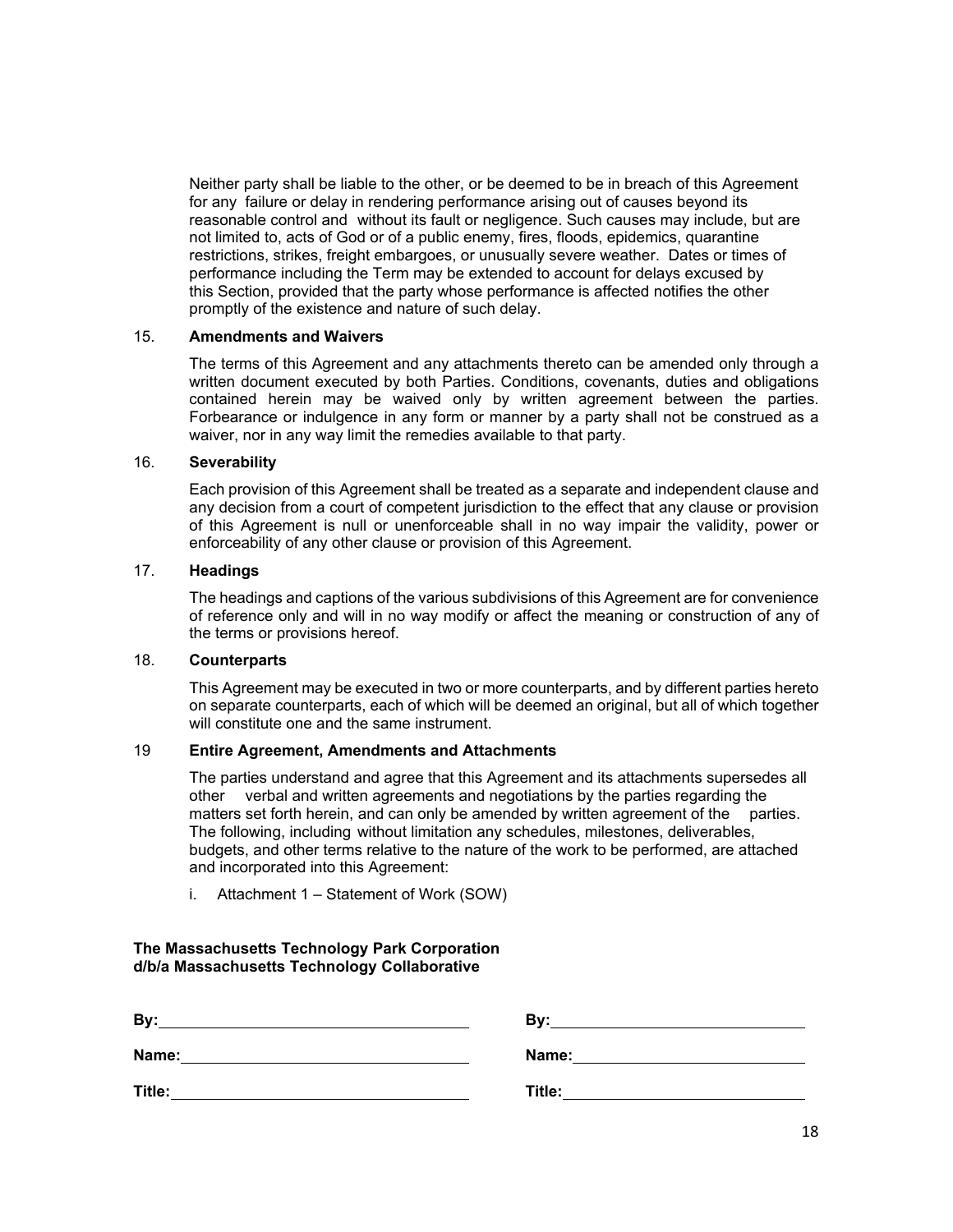**Date: Date**: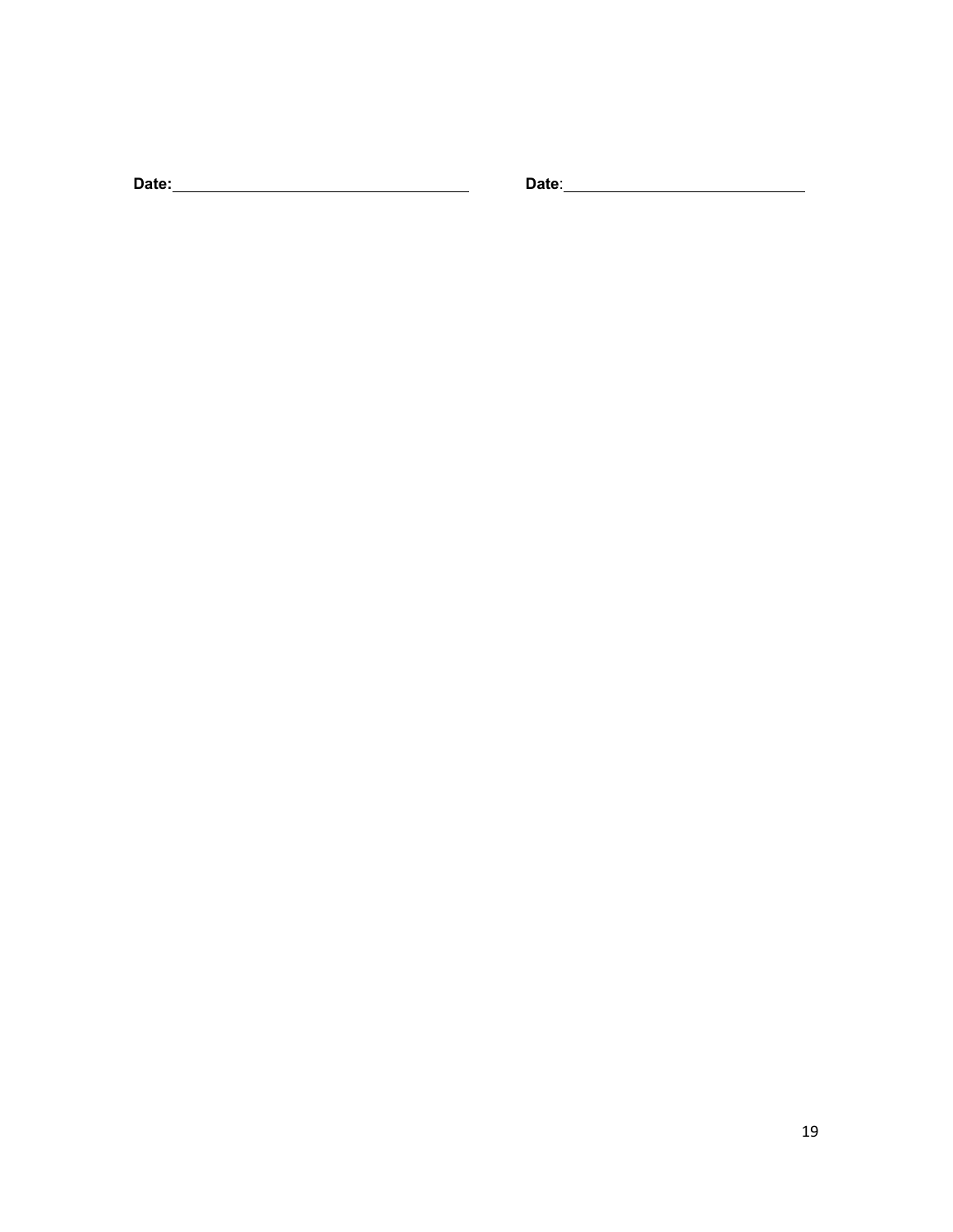## **Grant Agreement Attachment 1 FOR REVIEW ONLY**

## **Statement of Work (SOW)**

Pursuant to the terms and conditions of the Agreement and this SOW, MassTech and Participant agree as follows:

#### 1. **Performance of Work, Deliverables and Schedule**

a) Participant shall perform the work in accordance with the Project Plan in Attachment A ("Project Plan, Deliverables and Schedule") and the Project Budget in Attachment B ("Budget & Rates/Invoice Template"). Participant is solely responsible for all project decisions, the preparation of all plans and specifications, and for developing the project in accordance with the Project Plan.

b) *Deliverables*. Participant shall provide the MassTech Project Manager with the deliverables set forth in the Project Plan (the "Deliverables").

c) *Schedule*. The parties acknowledge that the dates listed in the schedule in the Project Plan are estimates and subject to change. Any changes to the schedule must be approved by the MassTech Project Manager in writing in advance (electronic mail acceptable), and shall be accepted without need for a formal amendment to this SOW provided that such changes shall not exceed the Term as set forth in Section 1, Term and Termination, of the Master Agreement.

## 2. **Project Personnel**

Both MassTech and Participant have designated the following persons to serve as Project Manager to support effective communication between MassTech and the Participant and to report on the work's progress. Each party will endeavor to maintain the continuity of its respective project personnel.

For MassTech: James Byrnes (Project Manager Email) (508-870-0312 ext. ext no)

For Participant: **()** () Participant Contact for Invoicing Matters: Name, Email and Phone

Written notice shall be provided to personnel at the email addresses set forth in this Section 2 in the event of any change in Project Personnel.

## 3. **The Grant**

As full compensation for MassTech's share of the costs for the performance of all work and in respect of all other direct and indirect costs, charges or expenses incurred in connection therewith, MassTech shall pay to the Participant a maximum amount of [WRITE OUT AMOUNT] Dollars (\$ ) for the cost elements identified in the Project Budget to be funded with MassTech funds, subject to the provisions and restrictions contained herein. In executing this SOW, Participant acknowledges and agrees that its receipt of the Grant does not create any rights of preference for Participant to receive subsequent funding from MassTech.

#### 4. **Other Requirements**

*Program Evaluation.* The Participant agrees to support MassTech's program evaluation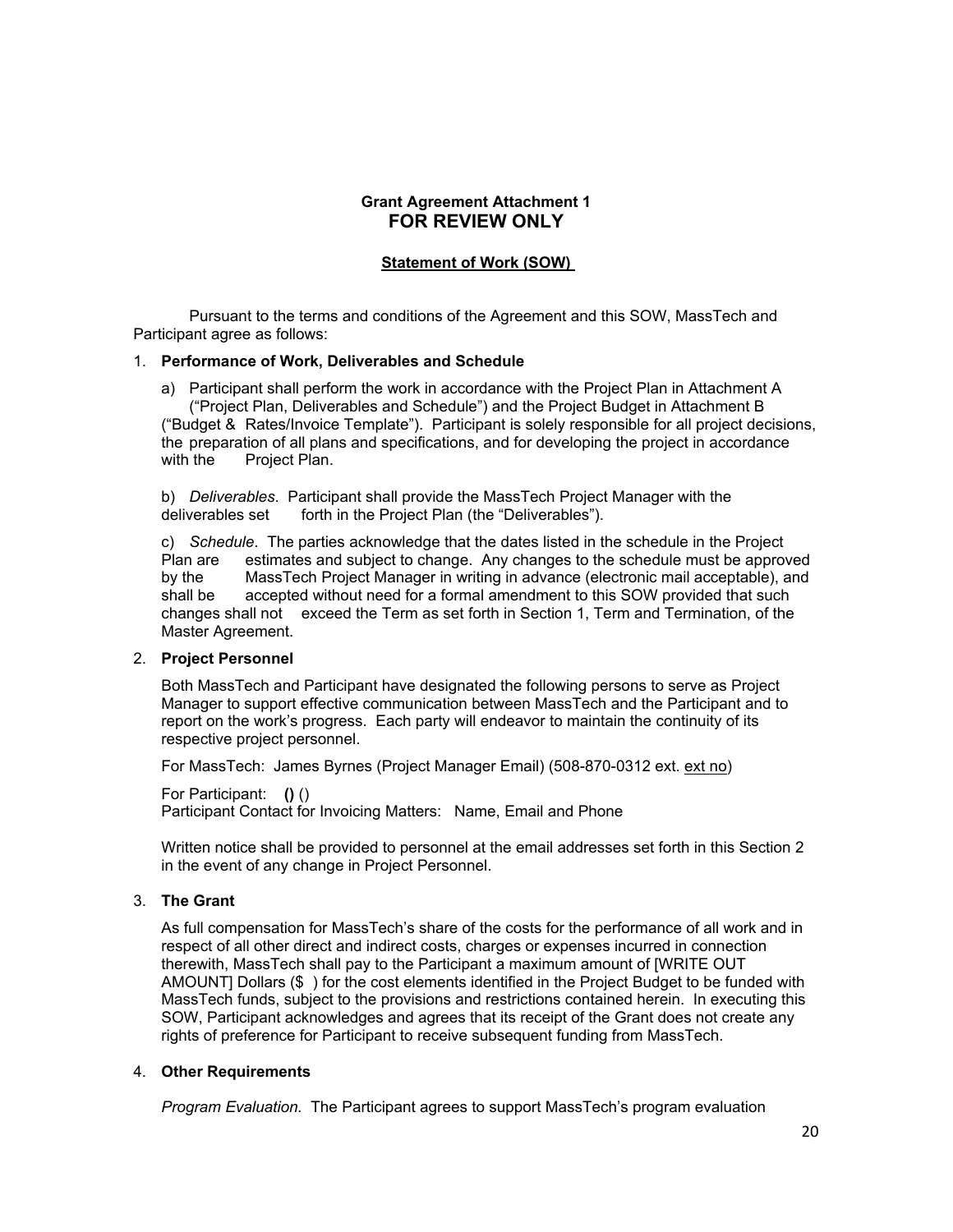activities, and MassTech's goal to disseminate information regarding Participant's experiences. To this end, the Participant agrees that its key personnel and contractors working on the project will be available at reasonable times with advance notice to be interviewed by MassTech or its authorized representatives for purposes of program evaluation or case study development.

## 5. **Payments**

The Participant shall follow Generally Accepted Accounting Principles ("GAAP") as well as any applicable accounting standards related to the Participant's receipt of other federal or state funds.

- a) *Allowable Charges.*
	- i. Direct Costs. The Participant shall be reimbursed for direct costs incurred in the performance of the Project Plan and as specified on a line item of the Project Budget, as follows:
		- 1. Direct Labor: services performed by Participant's employees under the terms of this SOW at the actual labor rate per hour for each employee or the rate set forth in the Project Budget for the employee, whichever is less;
		- 2. Subcontractors/Consultants: services provided by Participant's subcontractors/consultants at the actual cost paid for project services which shall not exceed the amount set forth in the Project Budget;
		- 3. Direct Materials: the actual cost of direct materials purchased which shall not exceed the amounts set forth in the Project Budget;
		- 4. Other Direct Costs: the actual cost of other direct materials purchased or costs incurred which shall not exceed the amounts set forth in the Project Budget. (*e.g.,* postage, telephone, publications, graphics, *etc.*); and
		- 5. Travel: the reasonable and necessary actual costs incurred for travel, lodging, meals and incidental expenses, as set forth in the Project Budget. Any and all claims for meal expenses shall be supported by detailed, itemized receipts. Mass Tech Collaborative will not reimburse for any alcoholic beverages. Reimbursement for the use of personal vehicles shall be limited to the Internal Revenue Service business standard mileage rate in effect at the time of travel.
	- ii. Indirect Costs. The Participant shall be reimbursed for such indirect costs (*e.g.,* General and Administrative Overhead) at their government-approved rate or at the Participant's actual indirect cost rate calculated in accordance with the Participant's applicable regulation, which shall not exceed the rate set forth in the Project Budget.
- b) *Budget Adjustments*. The foregoing notwithstanding, the parties acknowledge that the costs listed in the Project Budget are estimated. Therefore, Participant may shift funds between the line items associated with each category provided that the totals for each category as set forth in the Project Budget are not exceeded. Any variance between budget categories or other budget modifications will be reviewed in accordance with MassTech's Budget Guidelines in effect at the time.
- c) *Payment Terms.* MassTech shall pay the Participant within thirty (30) days after receipt of invoice and determination by MassTech that all proper documentation has been provided, unless MassTech should determine that any such payment or any part thereof is otherwise not properly payable pursuant to the terms of this SOW. Payment is contingent upon performance of the work, and submission of deliverables as specified in Attachment A.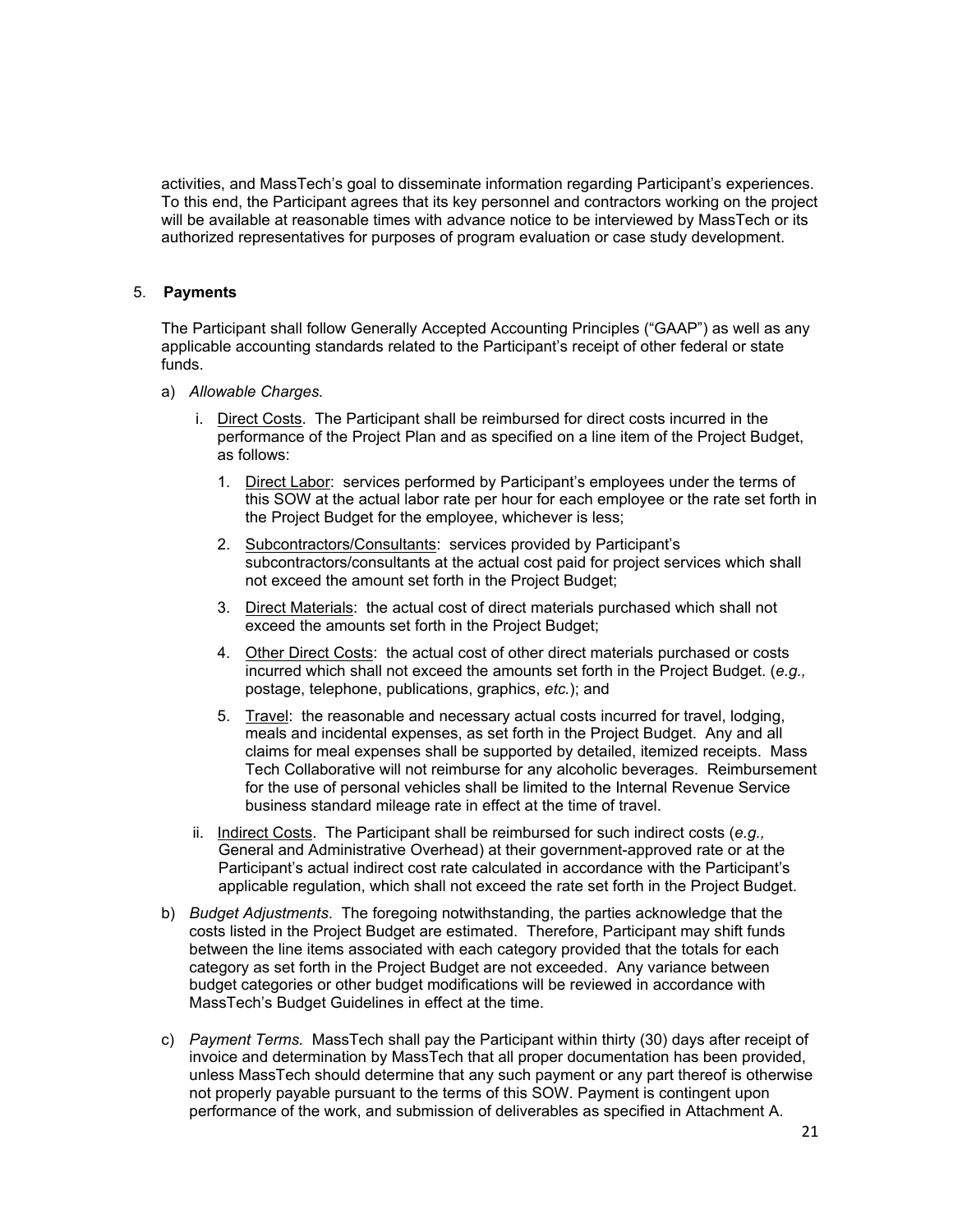- d) *Invoices/Payment Schedule*
	- i. Invoices shall be addressed to MassTech personnel identified in Section 2, Project Personnel, of this SOW.
	- ii. Invoices shall be submitted using the Invoice Template included with the contract and must include an explanation of any variances from the contract budget on the supporting schedule. The invoice template includes a certification statement which must be signed by an authorized representative of the Participant.

#### **(Cost Reimbursement Language)**

- iii. Participant may submit invoices for payment quarterly *<(OR* monthly**)>**. Invoices shall provide reasonable documentation evidencing costs incurred for which reimbursement is being requested, such documentation to include the following:
	- 1. *Direct Labor*: for each employee, the name, title, and number of hours worked or, if supported by an appropriate allocation methodology, the percentage of effort expended;
	- 2. *Subcontractors/Consultants*: copies of invoices for such subcontractors/consultants which have been reviewed and approved by Participant prior to submission to MassTech; and
	- 3. *Direct Costs/Travel*: all direct costs and travel expenses shall be itemized on the invoice and supported by documentation such as vendor invoices, travel vouchers, expense receipts or other documentation as required by MassTech.

To the extent Participant has an accounting-system that can track and generate reports, for this project alone, which would tie back to invoice amounts and budget categories, MassTech may review this in lieu of documentation as listed in this section, subject to MassTech approval of form and format.

## **(Milestone or Fixed Price language)**

Participant may submit invoices for payment upon completion of the work or milestone in accordance with the schedule set forth in Attachment A. Invoice documentation must be in accordance with the project or milestone requirements set forth in Attachment A.

#### 6. **Access and Use**

Participant agrees to license or otherwise make available to MassTech in perpetuity, without charge, all materials prepared and produced for the project, including, without limitation, all plans, specifications and analyses developed in connection with the project for MassTech's use and dissemination. Participant agrees that MassTech shall have the right to make use of and disseminate, in whole or in part, all work products, reports, and other information produced in the course of the project, and to use the information therein contained to produce summaries, case studies or similar information resources.

## 7. **Lobbying**

No Grant funds may be used to pay for or otherwise support any activities intended to influence any matter pending before the Massachusetts General Court or for activities covered by the law and regulations governing "legislative agents" or "executive agents" set forth in the Massachusetts Lobbying Law, M.G.L. c.3, §39.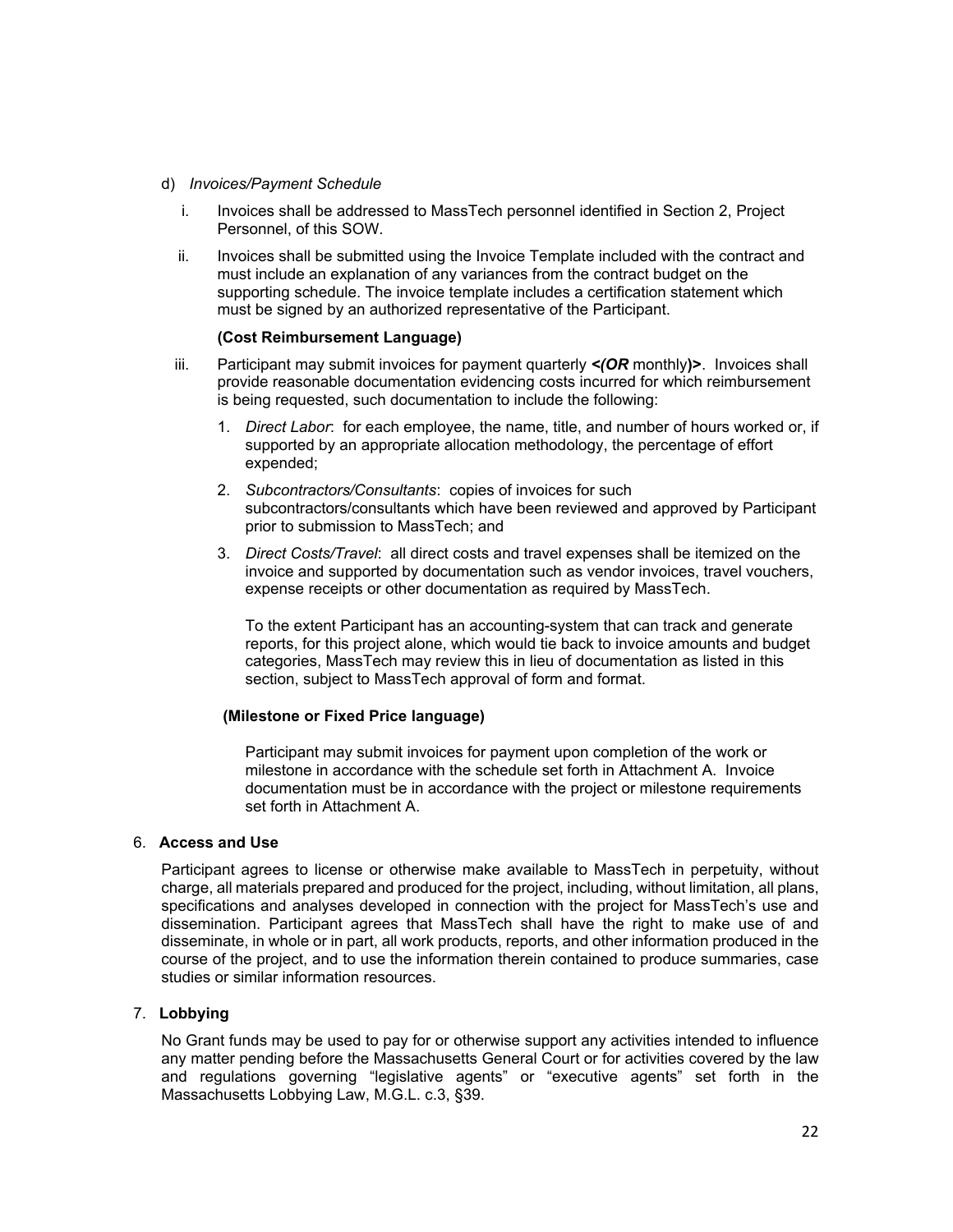## 8. **Amendments and Attachments**

All conditions, covenants, duties and obligations contained in this SOW and its attachments may be amended only through a written amendment signed by Participant and MassTech. The following are attached and incorporated into this SOW **:**

- i. SOW Attachment A Project Plan, Deliverables and Schedule
- ii. SOW Attachment B Budget & Rates
- iii. SOW Attachment C Budget & Invoice Template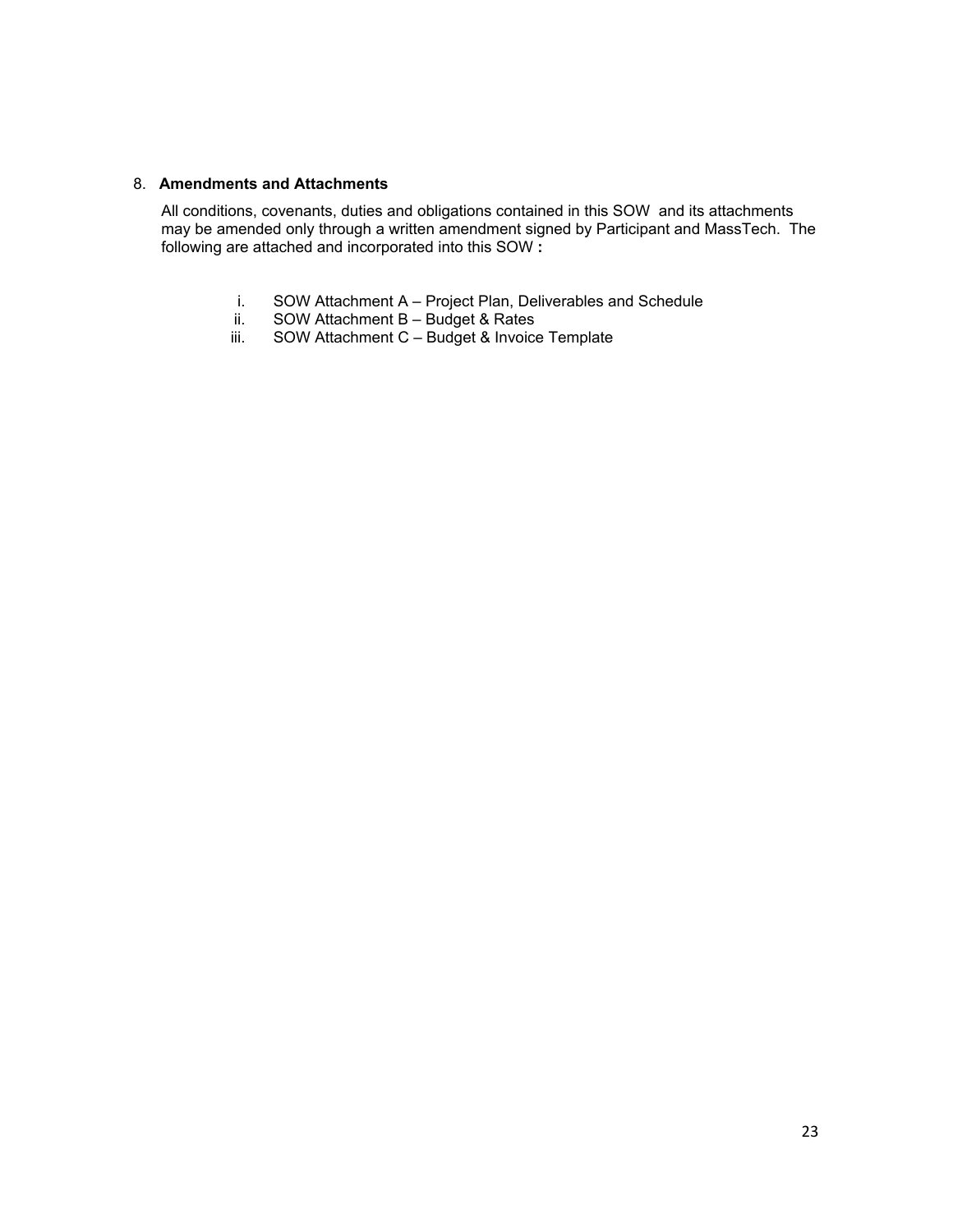## **SOW Attachment A FOR REVIEW ONLY**

**Project Plan, Deliverables and Schedule**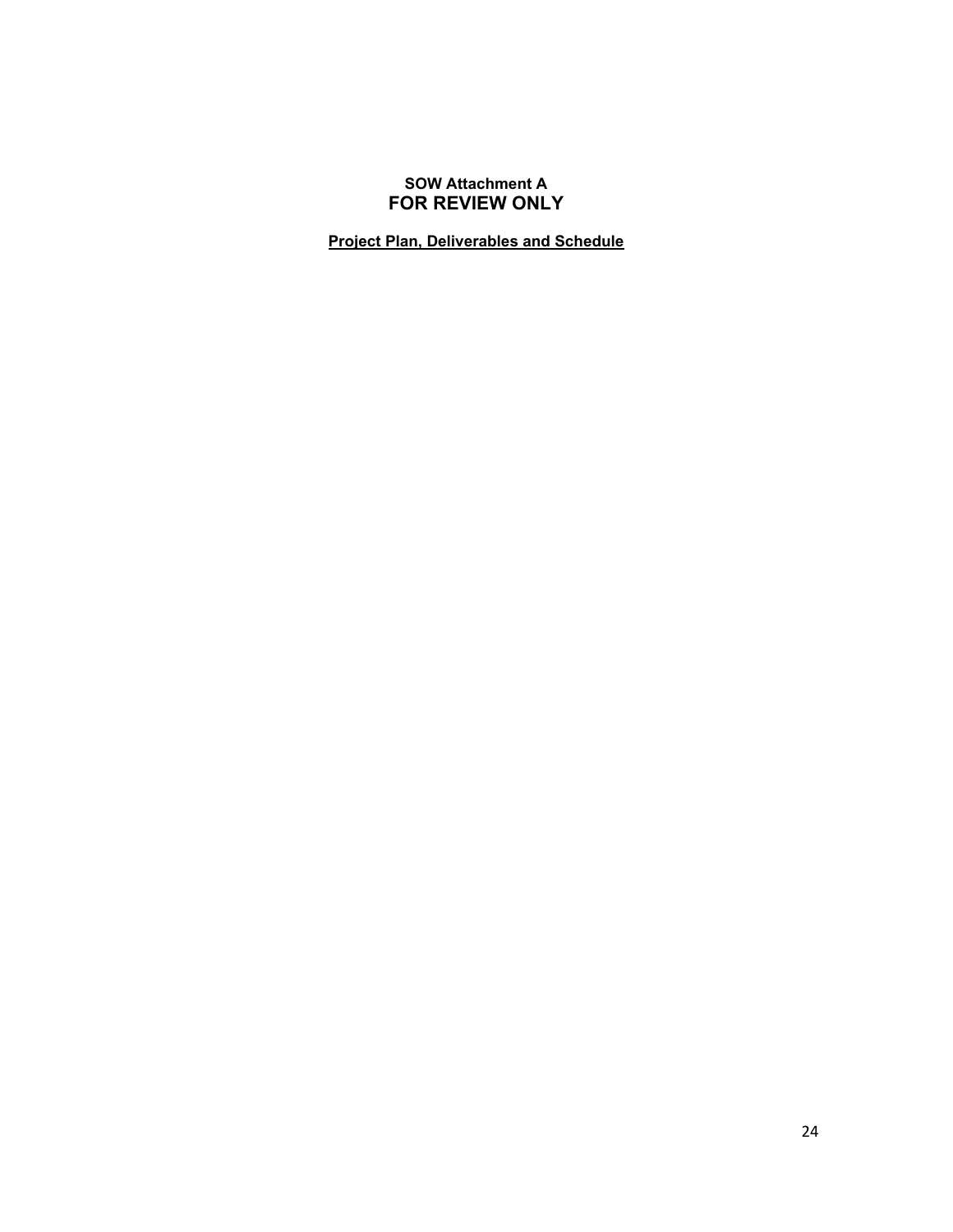## **SOW Attachment B FOR REVIEW ONLY**

## **Budget & Rates**